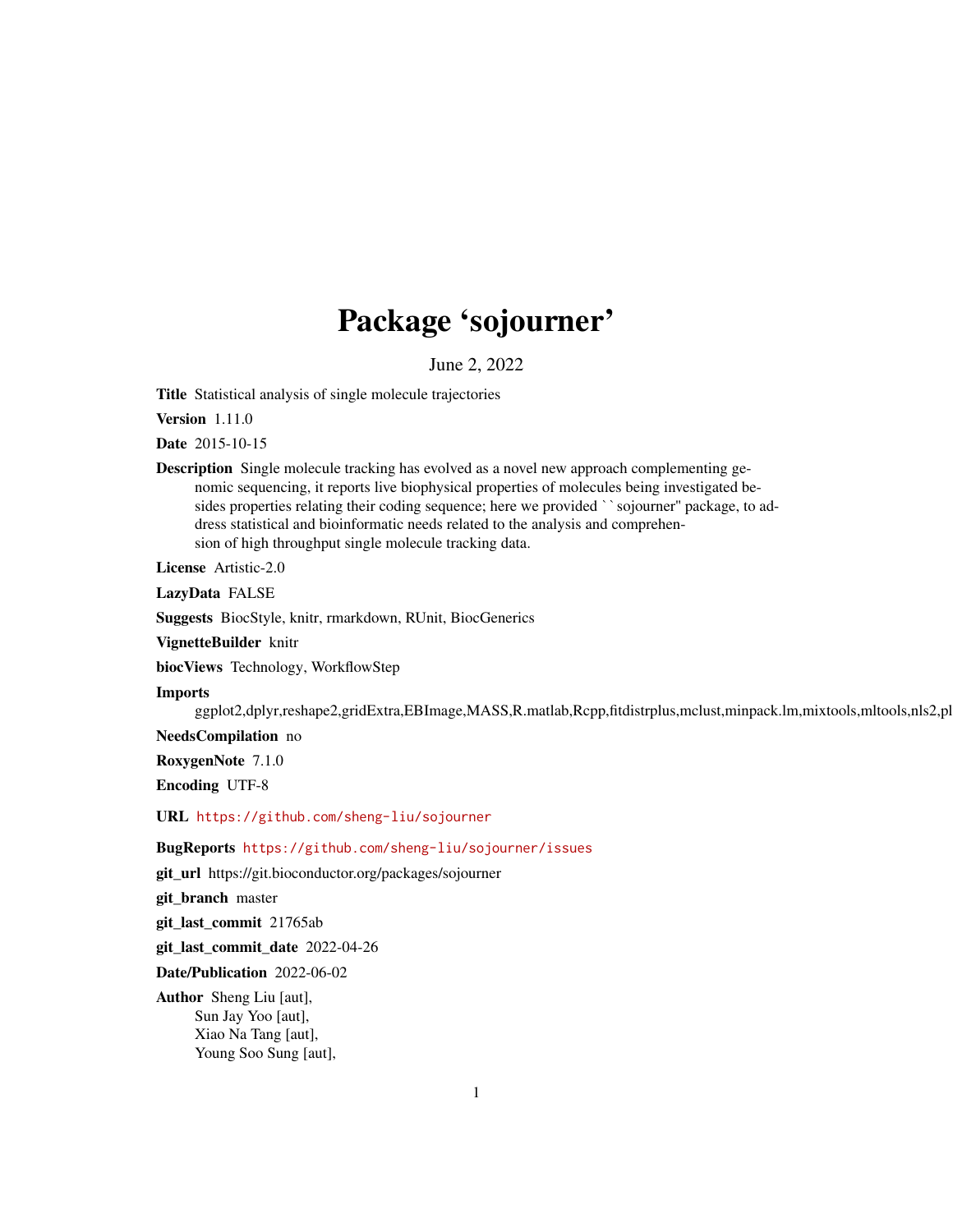<span id="page-1-0"></span>Carl Wu [aut], Anand Ranjan [ctb], Vu Nguyen [ctb], Sojourner Developer [cre]

Maintainer Sojourner Developer <sojourner.developer@outlook.com>

## R topics documented:

| Index |                                 | 30                  |
|-------|---------------------------------|---------------------|
|       |                                 |                     |
|       |                                 |                     |
|       |                                 | 28                  |
|       |                                 | 26                  |
|       |                                 | 24                  |
|       |                                 | 23                  |
|       |                                 | 22                  |
|       |                                 |                     |
|       |                                 |                     |
|       |                                 |                     |
|       |                                 |                     |
|       |                                 |                     |
|       |                                 |                     |
|       |                                 |                     |
|       | $exportTrack11                $ | $-12.$              |
|       |                                 | -11                 |
|       |                                 | $\overline{10}$     |
|       |                                 | -9                  |
|       |                                 | $\overline{7}$      |
|       |                                 | 5                   |
|       |                                 | 3<br>$\overline{4}$ |
|       |                                 | 2                   |
|       |                                 |                     |

combineTrackll *combineTrackll*

#### Description

Combine multiple tracklls into one trackll.

#### Usage

combineTrackll(trackll,name='combined trackll',merged=TRUE)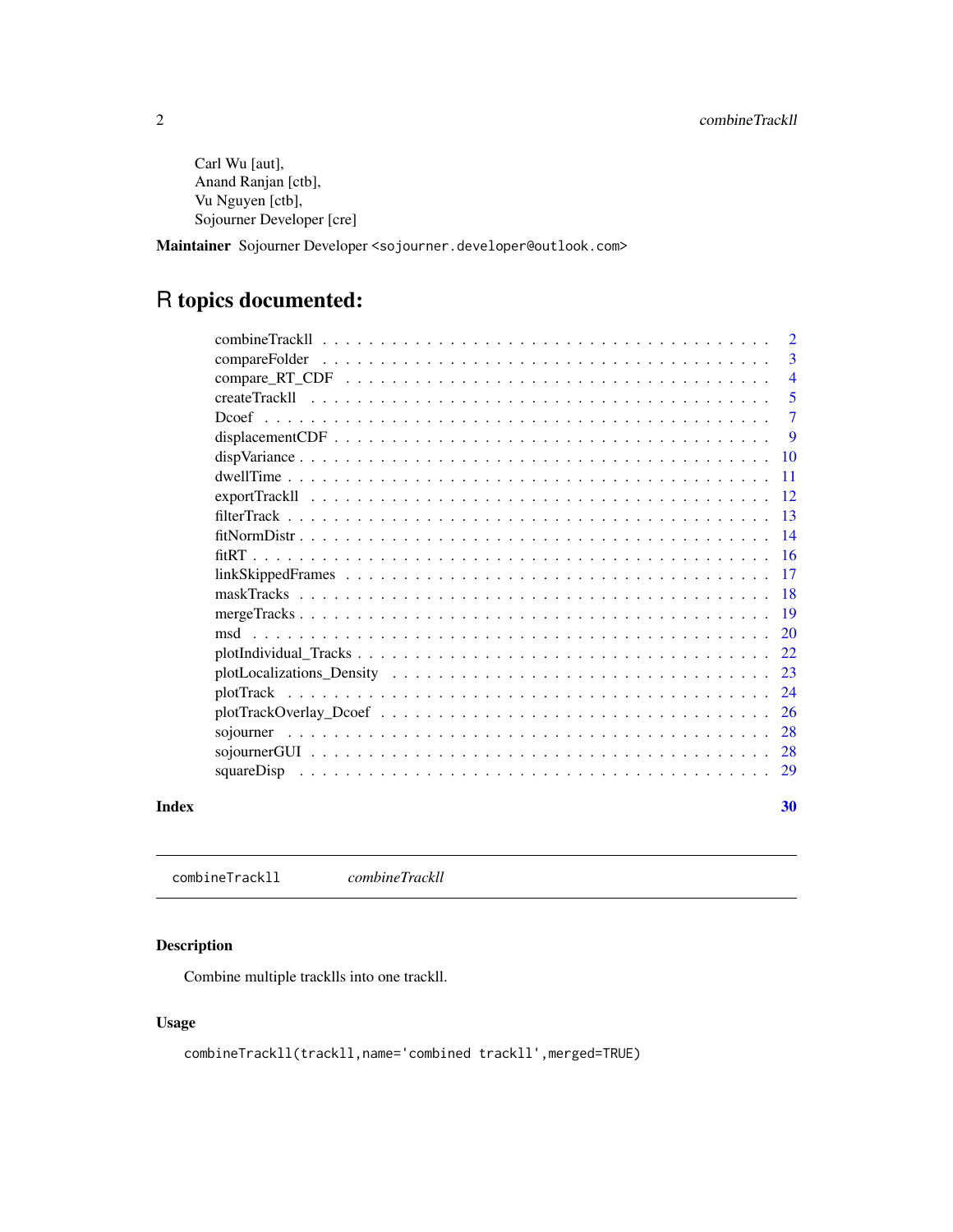#### <span id="page-2-0"></span>compareFolder 3

#### Arguments

| trackll | The tracklls to be combined together.                                          |
|---------|--------------------------------------------------------------------------------|
| name    | a character string given to set the 'names' attribute for the combined trackll |
| merged  | An Logical indicate if the tracklls to combine are merged or not.              |

#### Details

Combine multiple track lists (tracklls) from multiple folders into one trackll, i.e. combining track infomation from files in multiple folders (replicates) together as if they are in one folder. The tracklls can be either merged or un-merged.

The name argument sets the 'names' attribute for the combined trackll, which will be used in the same way as the folder names for the original tracklls, e.g., displayed as legend when plotting Dcoef or MSD for the combined trackll.

#### Value

• trackll: combined trackll.

#### Examples

```
# Generate trackll, and process,
# e.g. mask region of interest, merge tracks from multiple files.
folder1=system.file('extdata','HSF',package='sojourner')
trackll1=createTrackll(folder1,input=3, cores = 2)
trackll1=maskTracks(folder1,trackll1)
trackll1=mergeTracks(folder1,trackll1)
folder2=system.file('extdata','HSF_2',package='sojourner')
trackll2=createTrackll(folder2,input=2, cores = 2)
trackll2=maskTracks(folder2,trackll2)
trackll2=mergeTracks(folder2,trackll2)
# Combine the tracklls together, input trackll names when prompted,
trackll=combineTrackll(trackll=c(trackll1,trackll2),merged=TRUE)
```
compareFolder *compareFolder*

#### Description

compare folders with Diatrack output files. merge track files in each folder into one item of a track list. This list can then be fed into other functions for comparison. It keeps folder information as names of the resulting list.

#### Usage

```
compareFolder(folders,input=1,ab.track=FALSE,cores=1)
```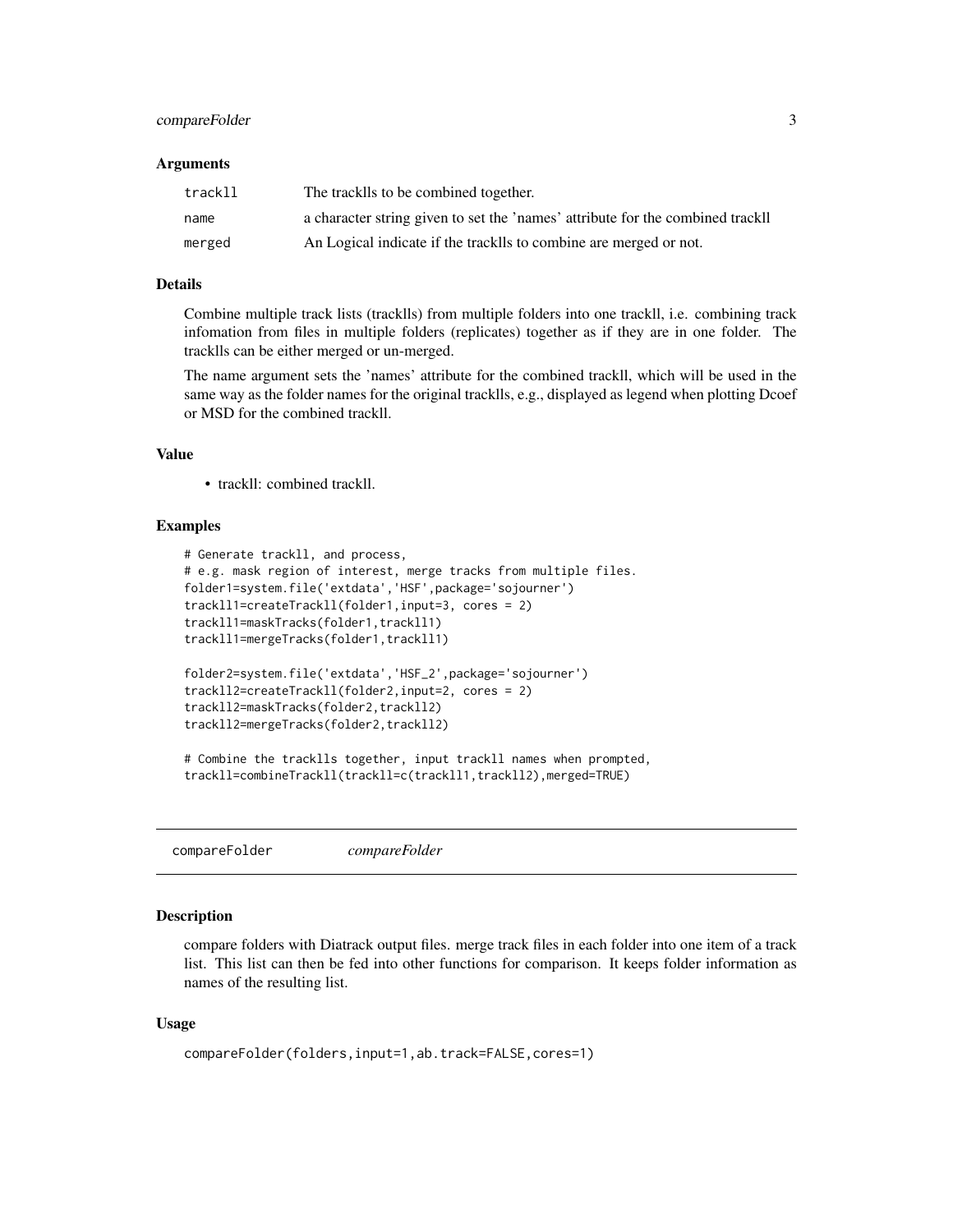#### <span id="page-3-0"></span>Arguments

| folders  | a vector storing paths to the folders location, indicates multiple (unlimited)<br>folders can be added into the function.  |
|----------|----------------------------------------------------------------------------------------------------------------------------|
| input    | Input file type (Diatrack .txt file = 1; Diatrack .mat session file = 2; ImageJ .csv<br>file = 3; SlimFast .txt file = 4). |
| ab.track | a Logical indicating if absolute coordinates should be used.                                                               |
| cores    | Number of cores used for parallel computation. This can be the cores on a<br>workstation, or on a cluster.                 |

#### Value

• trackll A list of tracks, each item of a track list correspond to a folder. This list can then be fed into other functions for comparison.

#### Examples

```
folder1=system.file('extdata','SWR1',package='sojourner')
folder2=system.file('extdata','HTZ1',package='sojourner')
trackll=compareFolder(folders=c(folder1,folder2), input=3)
str(trackll,max.level=1)
```
compare\_RT\_CDF *Compare Residence time/Survival Curve (1-CDF)*

#### Description

Compare Residence time/Survival Curve of multiple trackll. Or simply plot the survival curve of one trackll.

#### Usage

```
compare_RT_CDF(trackll=NULL,x.max=30,
filter=c(min=3,max=Inf),t.interval=0.5,output=FALSE)
```

| trackll    | trajectory list generated by createTrackIl() and processing. if NULL, user will<br>be prompted to enter the trackll name. |
|------------|---------------------------------------------------------------------------------------------------------------------------|
| x.max      | The maximum range of X axis, i.e. time, for the output plot. Default 30 sec.                                              |
| filter     | Filter the tracks by step/frame number (length). Only tracks pass through filter<br>will be selected.                     |
| t.interval | time interval for image aquisition. Default 0.5 sec.                                                                      |
| output     | An Logical indicate if output should be generated. See Values for detail.                                                 |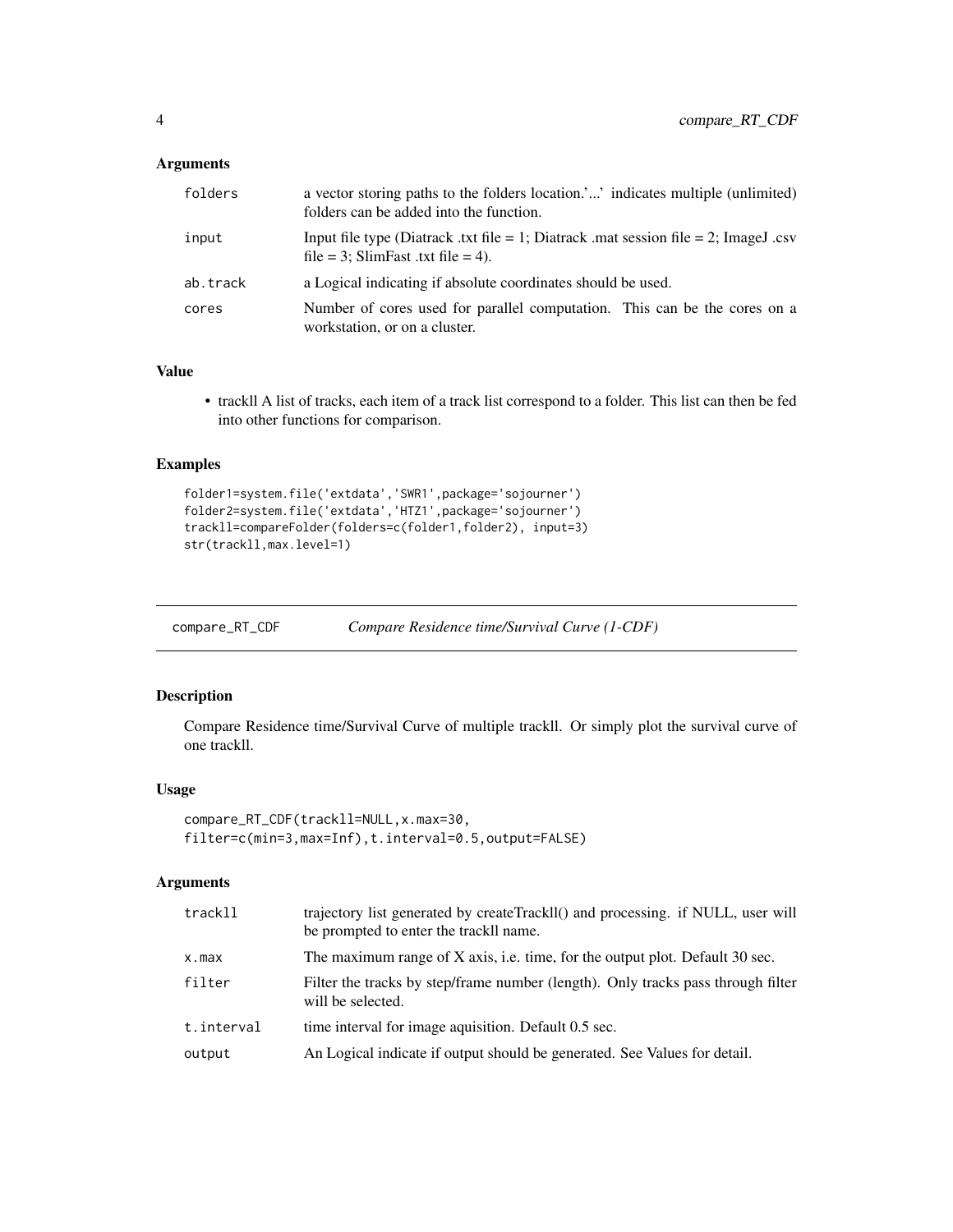#### <span id="page-4-0"></span>createTrackII 5

#### Details

Compare Residence time/Survival Curve of multiple track list (trackll). Or simply plot the survival curve of one trackll. The survival curve/probability is calculated as 1-CDF of the length of tracks/trajectories.

If the acquisition time interval of the tracklls are different, set argument trackll=NULL, users will be prompted to input the number of the track list (trackll) to compare/plot. Then users will be prompted to input the name and acquisition time interval of each trackll. The trackll should be masked and merged. The maximum time range to be plotted can be set using x.max, this will not change the curve/probabiltiy, which is determined by all track information in the trackll.

#### Value

- csv: 1-CDF of track lengths and time intervals output in .csv format, when output = TRUE.
- Plot: 1-CDF of track lengths of each input trackll will be plotted together in one plot.

#### Examples

```
# Generate trackll, and process,
# e.g. mask region of interest, merge tracks from multiple files.
folder1=system.file('extdata','HSF',package='sojourner')
trackll1=createTrackll(folder1,input=3, cores = 2)
trackll1=maskTracks(folder1,trackll1)
trackll1=mergeTracks(folder1,trackll1)
folder2=system.file('extdata','HSF_2',package='sojourner')
trackll2=createTrackll(folder2,input=2, cores = 2)
trackll2=maskTracks(folder2,trackll2)
trackll2=mergeTracks(folder2,trackll2)
# Plot and output the survival curve,
compare_RT_CDF(trackll=c(trackll1,trackll2),x.max=30,
filter=c(min=3,max=Inf),t.interval=0.5,output=FALSE)
```
createTrackll *createTrackll*

#### **Description**

take in Diatrack (.txt or .mat), ImageJ Particle Tracker (.csv), SLIMfast (.txt), or u-track (.mat) input from a folder to output a list of track lists.

#### Usage

```
createTrackll(folder, interact = FALSE, input = 1, ab.track = FALSE,
cores = 1, frameRecord = TRUE)
```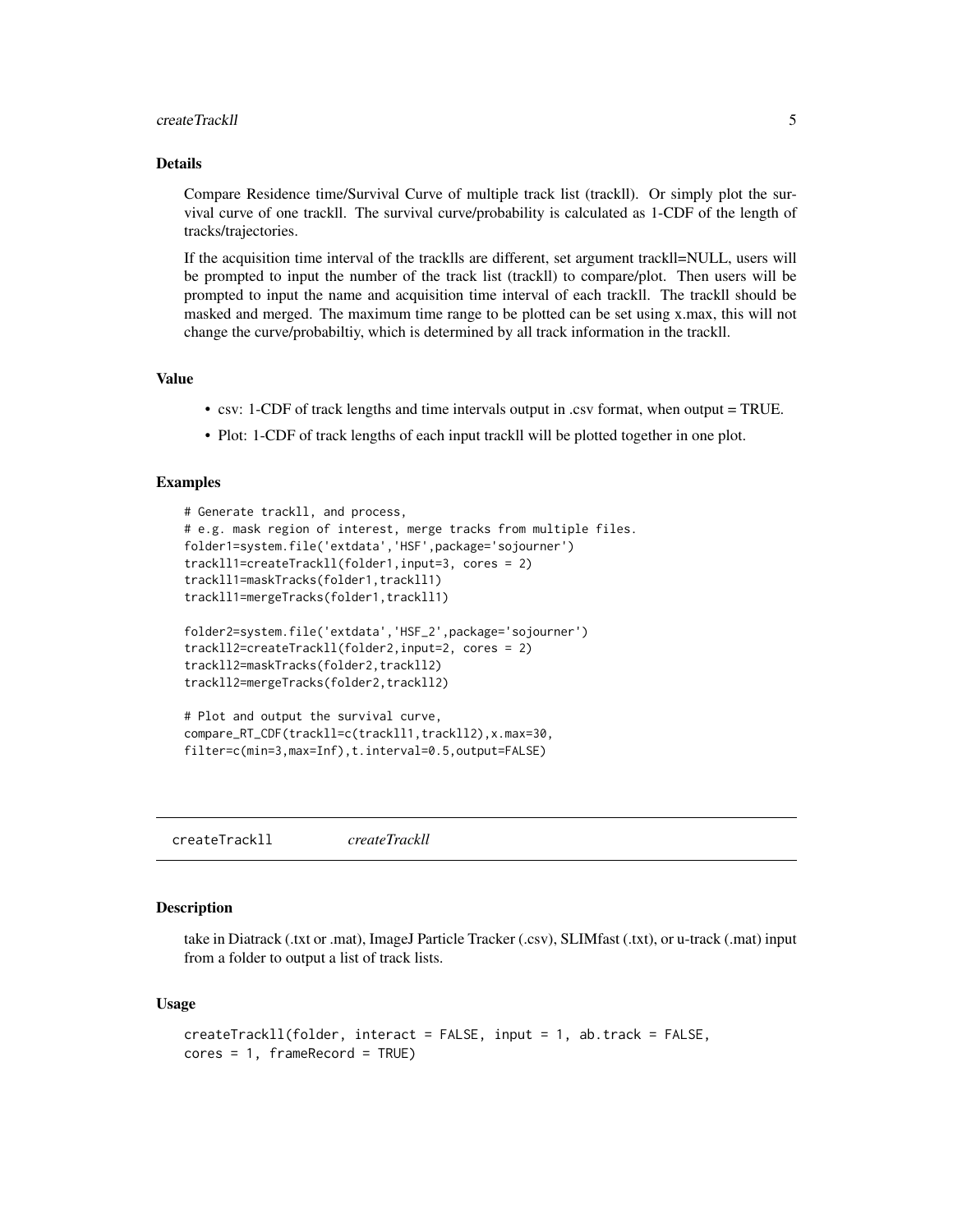#### **Arguments**

| folder      | Full path output file folder (ensure each folder has files of only one input type).                                                                                                           |
|-------------|-----------------------------------------------------------------------------------------------------------------------------------------------------------------------------------------------|
| interact    | Open interactive menu to choose the desired folder by selecting any file in it and<br>select input type (script will process all files of that type in this folder).                          |
| input       | Input file type (Diatrack .txt file = 1; Diatrack .mat session file = 2; ImageJ .csv<br>file = 3; SLIMfast .txt file = 4; u-track .mat file = 5).                                             |
| ab.track    | Use absolute coordinates for tracks.                                                                                                                                                          |
| cores       | Number of cores used for parallel computation. This can be the cores on a<br>workstation, or on a cluster. Each core will be assigned to read one file when in<br>parallel.                   |
| frameRecord | Add a fourth column to the track list after the xyz-coordinates for the frame that<br>coordinate point was found (especially helpful when linking frames). Highly<br>recommended to leave on. |

#### Details

(Note: When reading only Diatrack .mat session files (input = 2), intensities will be saved after the frame column)

It is highly advised that the frame record option be left on to preserve the most information, especially when linking frames and when using Utrack. If the frame record option is turned on for reading Diatrack .txt files (input = 1), take note that the frame record is artificially created as consecutive frames after the given start frame. Otherwise, all other data types naturally record the frames of every coordinate point.

The pre-censoring of single-frame tracks is dependent on the tracking software. For highest fidelity track data, use Diatrack (.mat) session files. If the initial creation of the trackll does not have a frame record, future exports and imports of the trackll will only preserve the start frames.

If the cores are set to the maximum number of cores available on the system, the script may return a error after processing all the files. This error is due to the requirement of some systems to have one core open for system functions. This error will not affect the trackll output, but to avoid it, one can input one less than the maximum number of cores available.

The naming scheme for the list of track list is as follows:

Track List: [full name of input file]

Track: [Last five characters of the file name].[Start frame].[Length]. [Track].[Index in overall list (will differ from Track # when merging)]

(Note: The last five characters of the file name, excluding the extension, cannot contain '.')

#### Value

trackll

```
# Designate a folder and then create trackll from .csv data
folder=system.file('extdata','SWR1',package='sojourner')
trackll = createTrackll(folder=folder, input=3)
```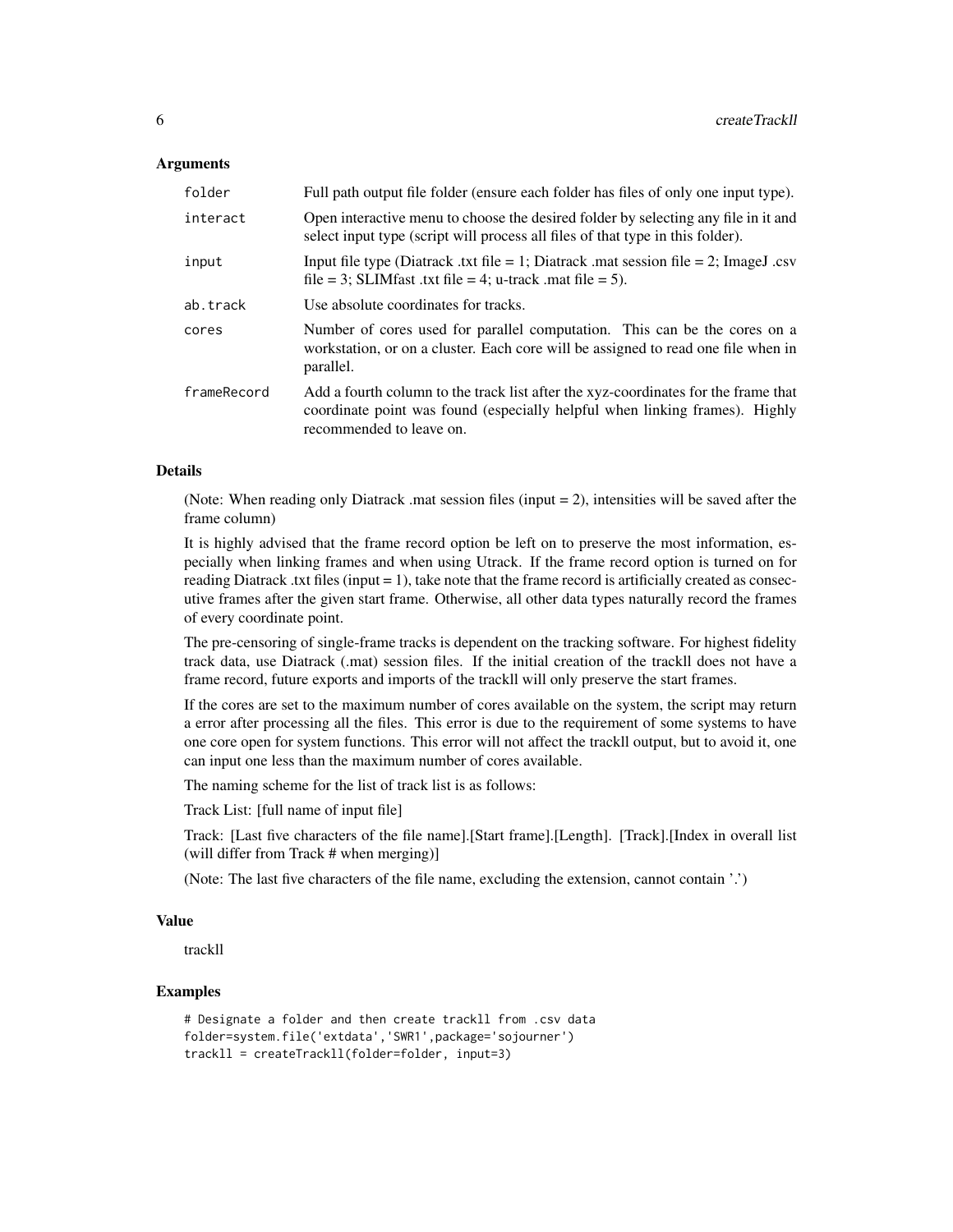#### <span id="page-6-0"></span>Dcoef 7

```
# Alternatively, use interact to open file
# browser and select input data type
# trackll <- createTrackll(interact = TRUE)
```
Dcoef *Dcoef*

### Description

Caclulate diffusion coefficient (Dcoef) for trajecotries.

#### Usage

```
Dcoef( MSD=NULL,trackll=NULL,dt=6,filter=c(min=7,max=Inf),rsquare=0.8,
       resolution=0.107,binwidth=NULL,method=c("static","percentage",
       "rolling.window"),plot=FALSE,output=FALSE,t.interval=0.01,
      profile=NULL)
```

| <b>MSD</b> | Mean Square Displacement calculated using msd() function. Either MSD or<br>trackll can be passed into Dcoef for calculation of diffusion coefficient.                                                                                                                  |
|------------|------------------------------------------------------------------------------------------------------------------------------------------------------------------------------------------------------------------------------------------------------------------------|
| trackll    | Track list output from readDiatrack().                                                                                                                                                                                                                                 |
| dt         | Time intervals. Default 6.                                                                                                                                                                                                                                             |
| filter     | a vector specifies the minimum and max length of trajecotries to be analyzed.<br>Take only trajectories that has number of frames greater than $(\geq)$ min and less<br>than $(<)$ max.                                                                                |
| rsquare    | rsquare filter on Dcoef results. Default to be 0.8. Set value to 0 if rsquare filter<br>is not desired.                                                                                                                                                                |
| resolution | ratio of pixel to uM.                                                                                                                                                                                                                                                  |
| binwidth   | binwidth used for histogram. Default NULL, automatically assign binwidth.                                                                                                                                                                                              |
| method     | "static", uses time lags 2~5 to calculate diffusion coefficient; "percentage", uses<br>(tierd) percentage (default 0.25) of time lags (see Details). "rolling.window",<br>time lags uses for Dcoef follows a rolling window with specified window size<br>(default 4). |
| plot       | A parameter for plotting. Default FALSE, no plot; If TRUE, automatically plots<br>'histogram' with count information, binwidth can be set through parameter bin-<br>width; as well as 'density' with density/frequency.                                                |
| output     | An Logical indicate if output should be generated. See Values for detail.                                                                                                                                                                                              |
| t.interval | time interval between frames, default 0.010 s (10ms).                                                                                                                                                                                                                  |
| profile    | Location of preference file. By default (NULL), it is stored at : system.file("extdata","PREF","profile.csv"<br>User can provide preference file by specifying the location of the file, e.g. pro-<br>file="/Users/shengliu/Desktop/profile.csv".                      |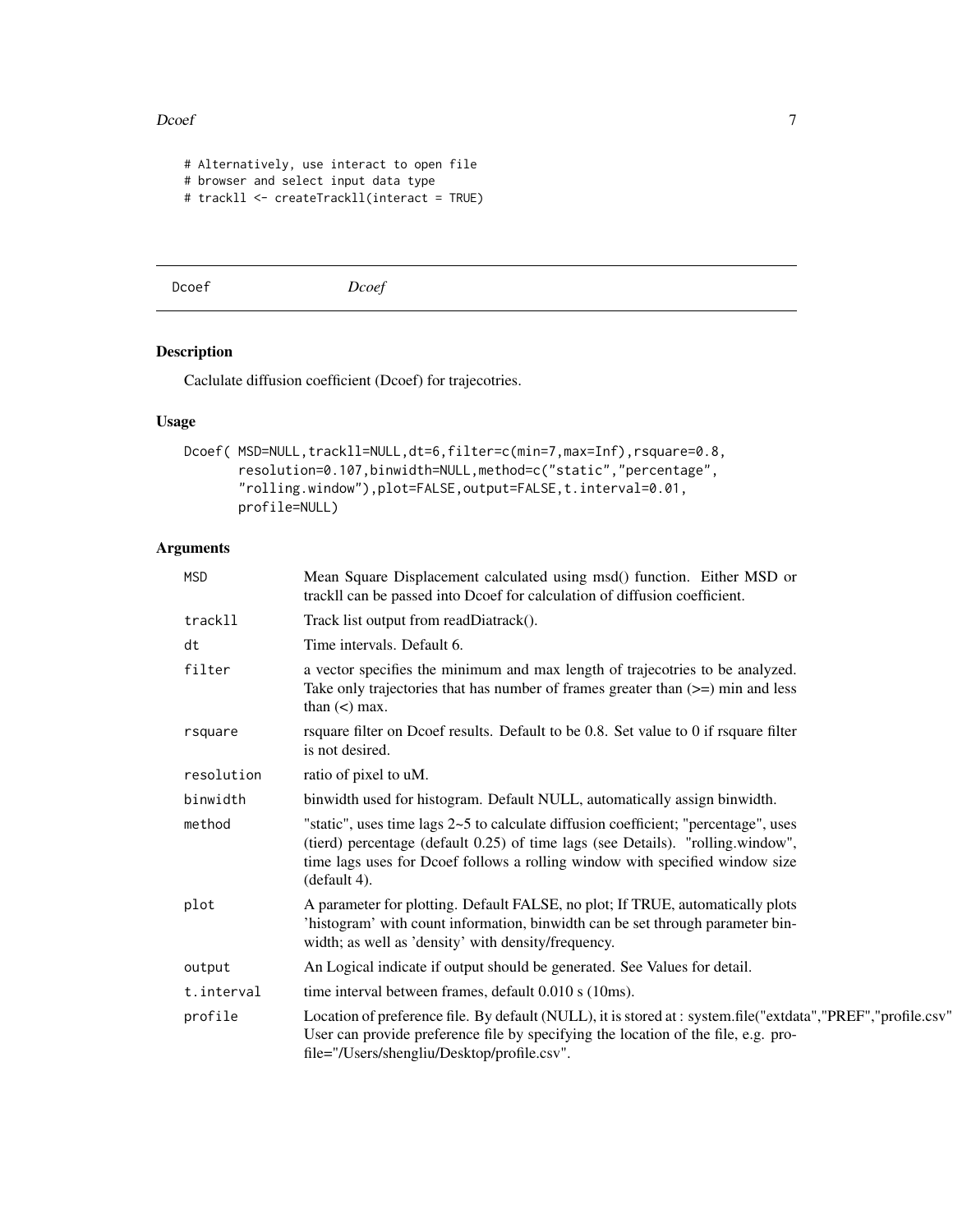#### Details

Generic parameters (parameter applied to all methods, such as resolution etc) are set in the function. Method dependent parameters (such as lag.start, lag.end for method = "static"), are stored in profile.csv in PREF folder under extdata. To change preference parameter, can either programably or manually go to folder system.file("extdata","PREF","profile.csv",package="sojourner"), and c hange the profile.csv.

lag.start: time lag used as start of dt for compute Dcoef. Default 2.

lag.end: Time lag used as end of dt for compute Dcoef. Default 2.

method for calculating Dcoef:

- static stabilize the number of time lags used for fitting using time lag  $2 \sim 5$  despite the total time lags measured.
- percentage "percentage", uses (tierd) percentage (default 0.25) of time lags.

| $\left\lceil .1 \right\rceil$ | TrackLength | Percentage | TimeLagsForFitting |
|-------------------------------|-------------|------------|--------------------|
| $\left[ 2 \right]$            | $31-$       | 0.25       | $2 - 5 - 2 - 7$    |
| $\left[ .3 \right]$           | $22 - 30$   | 0.25       | $2 - 5 - 2 - 7$    |
| $\left[ .4 \right]$           | $15 - 21$   | 0.4        | $2 - 5 - 2 - 7$    |
| $\left[ .5\right]$            | $10 - 15$   | 0.6        | $2 - 5 - 2 - 7$    |
| 1.61                          | $7 - 9$     |            | $2 - 5 - 2 - 7$    |

• rolling.window time lags uses for Dcoef follows a rolling window with specified window size (default 4).

#### Value

- *Dcoef* A list of Dcoef for each file in trackll.
- *PDF* Log.Dcoef histogram fitted with density curve, when plot = TRUE.
- *csv* Dcoef output in csv format, when output = TRUE.

```
# compare files
folder=system.file("extdata",'SWR1',package="sojourner")
trackll = createTrackll(folder=folder, input=3)
MSD=msd(trackll=trackll)
Dcoef(MSD=MSD,method="static",plot=TRUE)
```

```
# compare folders
folder1=system.file("extdata",'SWR1',package="sojourner")
folder2=system.file("extdata",'HTZ1',package="sojourner")
trackll2=compareFolder(folders=c(folder1,folder2), input=3)
Dcoef(trackll=trackll2,method="percentage",plot=TRUE)
Dcoef(trackll=trackll2,method="rolling.window",plot=TRUE)
```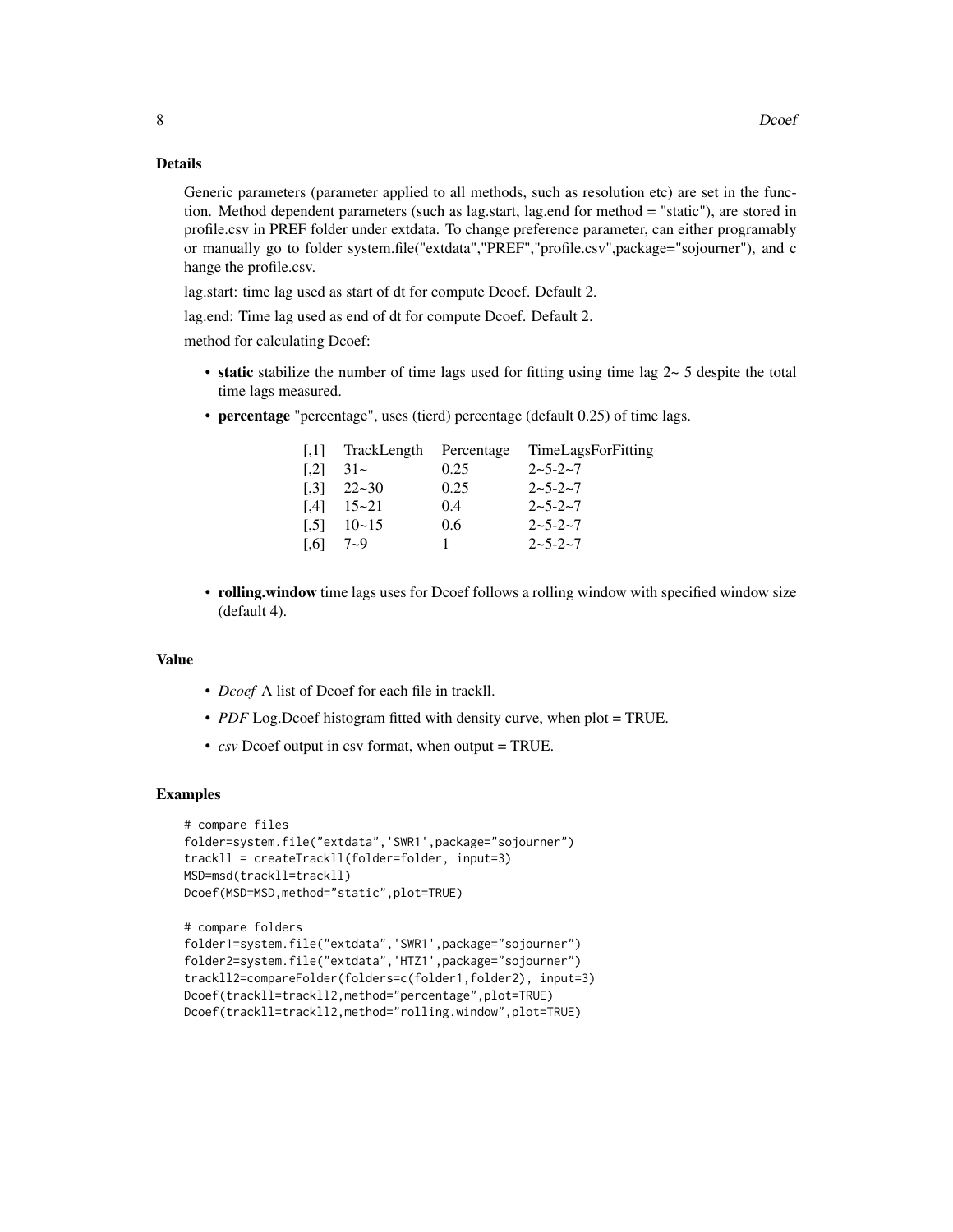<span id="page-8-0"></span>displacementCDF *displacementCDF*

#### **Description**

calculate cumulative distribution function of all displacement for individual trajectories.

#### Usage

```
displacementCDF(trackll,dt=1,resolution=0.107,plot=FALSE,output=FALSE,
bivar=FALSE)
```
#### Arguments

| dt         | Time intervals.                                                                                            |
|------------|------------------------------------------------------------------------------------------------------------|
| resolution | ratio of pixel to uM.                                                                                      |
| bivar      | bivar=FALSE, view displacement r as single variable; bivar=TRUE, view x,y as<br>bivarate. Default value F. |
| trackll    | a list of track lists.                                                                                     |
| plot       | An logical indicate if plot should be generated. See Values for detail.                                    |
| output     | An logical indicate if output should be generated. See Values for detail.                                  |

#### Details

The cumulative radial distribution function,  $P(r, i^*dt)$ , is the probability of finding the diffusing particle within a radius r from the origin at time lag i\*dt:

 $P(r,i*dt) = 1 - e^{(-r^2/4)t}D^*(i*dt)$ 

the CDF and UniqueDisplacement in the output file is corresponding to P and r in this formula. If intend to generate the CDF plot from the output file, the CDF and UniqueDisplacement is corresponding to the y and x values in the CDF output plot.

#### Value

- list of "stepwise.displacement" and "CDF.displacement", A list of stepwise.displacement" and "CDF.displacement". the name of the list is the track folder name.
- Output file, Displacement of individual trajectoreis at specified dt. The output file is for user to plot in other applications. The column "UniqueDisplacement" is the x axis, and column "CDF" is the y axis for a CDF plot. The distribution of "UniqueDisplacement" is the density plot.
- CDF plot, CDF plot of displacement for individual files.

```
folder1=system.file("extdata","SWR1",package="sojourner")
folder2=system.file("extdata","HTZ1",package="sojourner")
trackll=compareFolder(folders=c(folder1,folder2), input=3)
displacementCDF(trackll,dt=1,plot=TRUE)
```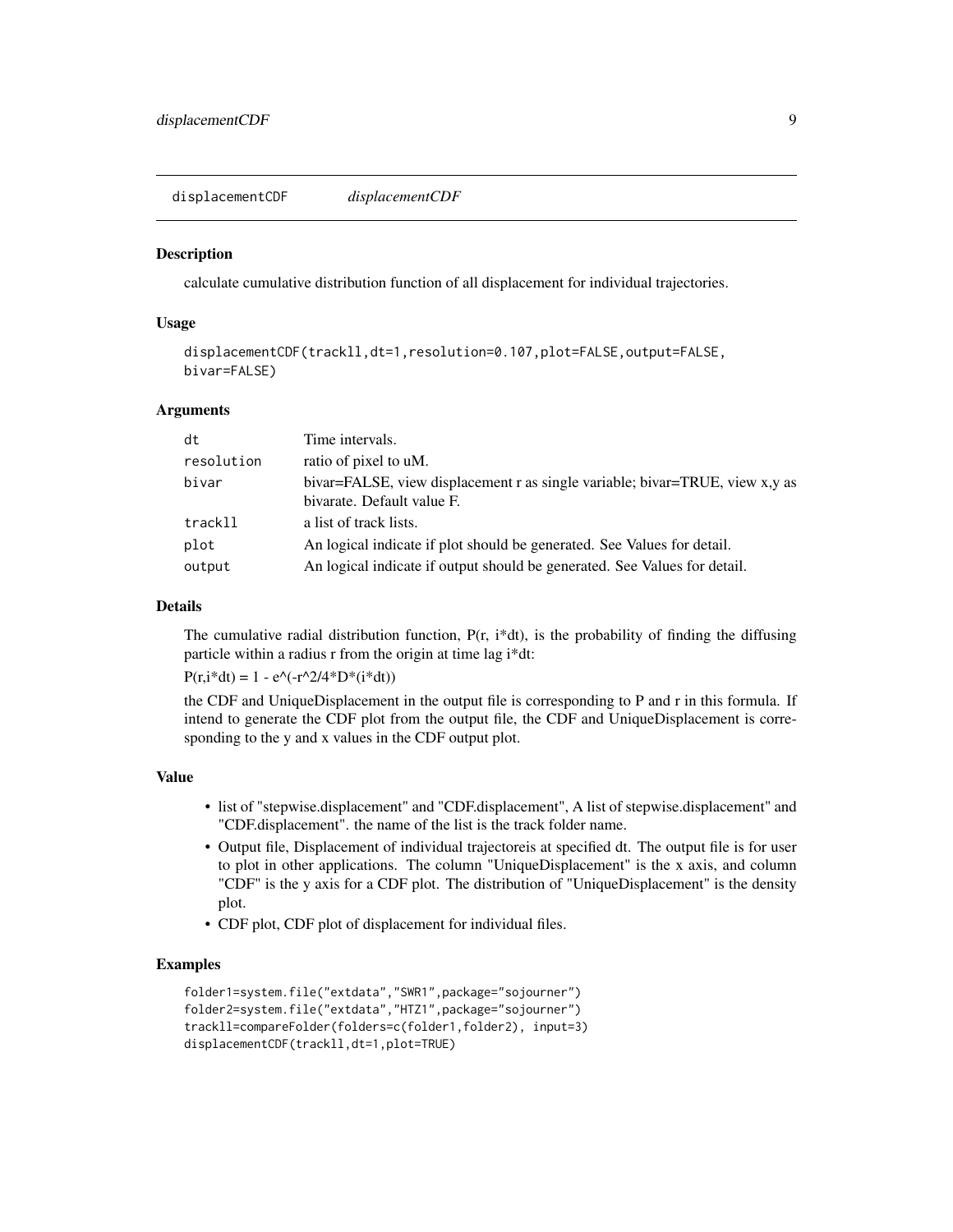<span id="page-9-0"></span>dispVariance *dispVariance*

#### Description

calculate square displacements for all tracks in a trackll datatype, and return the variances for the dispacements of each trajectories.

#### Usage

```
dispVariance(trackll, min=7, plot=FALSE, limits=c(), log=FALSE,
output=FALSE)
```
#### Arguments

| trackll | a list of track lists.                                                                                                                           |
|---------|--------------------------------------------------------------------------------------------------------------------------------------------------|
| min     | minimum points on trajectory, should be at least 3 to work.                                                                                      |
| plot    | default: False, if true, show density plot for variances.                                                                                        |
| limits  | vector of size2, variance cut-off range that one wants to plot. This will not affect<br>the returned result.                                     |
| log     | default: False, if true, apply $log10$ to variance value for new spread. like limits,<br>this will only affect the plot, not the returned value. |
| output  | if True, generate a csv output for each tracklist files that are in trackll.                                                                     |

#### Details

dispVariance applies the squareDisp function to each dataframe containing trajectories. the tracks somehow had to be converted into dataframes although they were expected to be in dataframes in the first place.

Since the tracks of shorter length are filtered out in the process, there is no guqrante that the length of tracklists equal that of the input.

The tracks should have length of at least 3, in order to have a valid displacement variance. If min argument is less than 3, the function will not be executed.

Generally, when plotting, you would want to use only one of limits or log. Although you may use both, using only one of the two would do the job.

#### Value

• Variances calculated variacne for all trakcs in trackll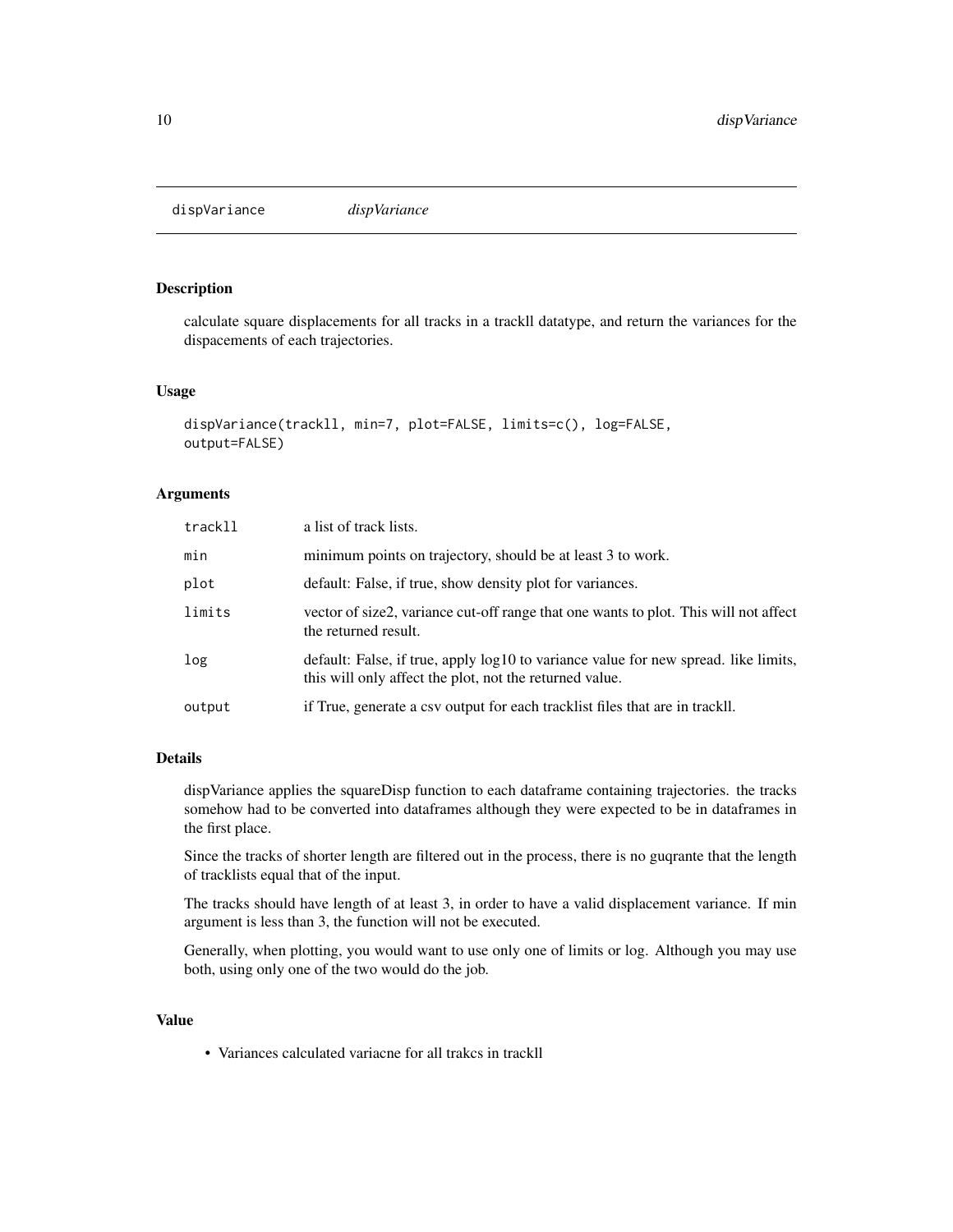#### <span id="page-10-0"></span>dwellTime 11

#### Examples

```
folder=system.file('extdata','SWR1',package='sojourner')
trackll=createTrackll(folder=folder, input=3)
# run dispVariance with default minimum tracklength (min=7)
dispVars = dispVariance(trackll)
# run dispVariance by setting the minimum tracklength to 3
dispVars = dispVariance(trackll, min=3)
# display plot only within certain range
dispVariance(trackll, plot=TRUE, limits = c(0,0.002))
# display plot with log-scale applied
dispVars = dispVariance(trackll, min=3, plot=TRUE, log=TRUE)
# display plot. Could get csv files if output = TRUE
dispVars = dispVariance(trackll, min=3, plot=TRUE, output=FALSE)
```
dwellTime *dwellTime*

#### Description

Caclulate dwell time (/residence time) for trajecotries.

#### Usage

```
dwellTime(trackll,t.interval=10,x.scale=c(min=0,max=250),plot=TRUE,
output=FALSE)
```

| t.interval | t. interval time, $default = 10ms$ .                                                                                                                                                                                    |
|------------|-------------------------------------------------------------------------------------------------------------------------------------------------------------------------------------------------------------------------|
| trackll    | Track list output from readDiatrack().                                                                                                                                                                                  |
| x.scale    | x-scale min and max range.                                                                                                                                                                                              |
| plot       | An Logical indicate if plot should be generated. If $plot = TRUE$ , the plot data<br>will also be output.                                                                                                               |
| output     | An Logical indicate if output should be generated. 1) dwell time of tracks in the<br>track list output to csy file. Each item in the list will have an individual csy file.<br>2) Plot PDF and plot data will be saved. |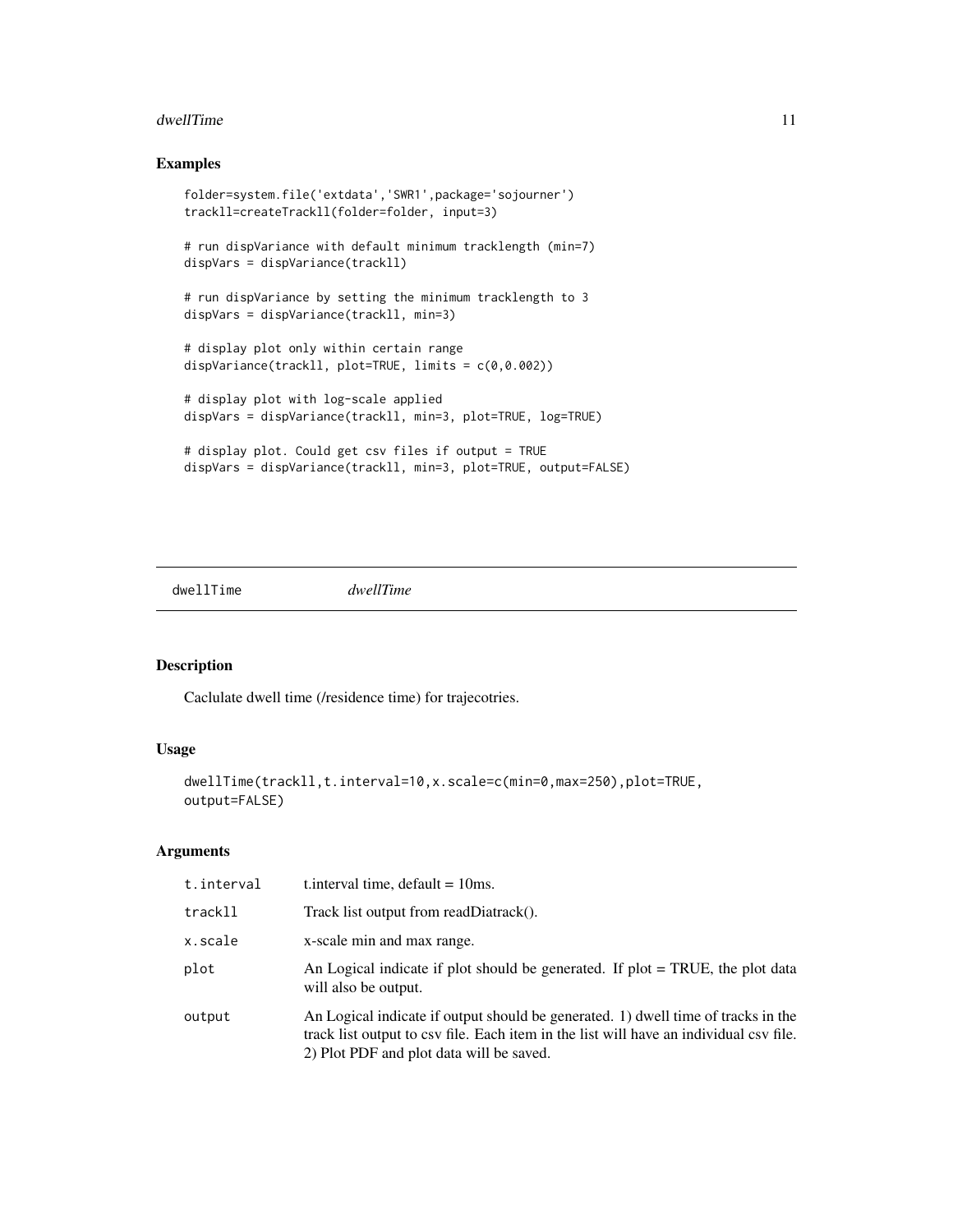- <span id="page-11-0"></span>Value
	- dwell time list A list of dwell time for all trajectories, separated by file names of the trajectory file in Diatrack file folder. If combined dwell time is intended, use readDiatrack(folder, merge=TRUE) to generate a single length list, then apply this function.
	- PDF dwell time frequency plot in PDF format, when plot = TRUE.
	- csv dwell time output in csv format, when output = TRUE.

#### Examples

```
folder=system.file('extdata','SWR1',package='sojourner')
trackll=createTrackll(folder=folder, input=3)
dwellTime(trackll,plot=TRUE)
```
exportTrackll *exportTrackll*

#### Description

take in a list of track lists (trackll) and export it into row-wise (ImageJ Particle Tracker style) .csv files in the working directory

#### Usage

```
exportTrackll(trackll, cores = 1)
```
#### **Arguments**

| trackll | A list of track lists.                                                                                                                                                           |
|---------|----------------------------------------------------------------------------------------------------------------------------------------------------------------------------------|
| cores   | Number of cores used for parallel computation. This can be the cores on a<br>workstation, or on a cluster. Tip: each core will be assigned to read in a file<br>when paralleled. |

#### Details

The reason why ImageJ particle Tracker style .csv export was chosen is because it fully preserves track frame data, while maintaining short computation time and easy readability in Excel/etc.

In order to import this .csv export back into a trackll at any point (while preserving all information), select input  $= 3$  in createTrackll.

If the track list does not have a fourth frame record column (not recommended), it will just output the start frame of each track instead and will take noticeably longer.

It is not recommended that exportTrackll be run on merged list of track lists (trackll).Also, ensure that the input trackll is a list of track lists and not just a track list.

The naming scheme for each export is as follows:

[Last five characters of the file name]\_[yy-MM-dd]\_[HH-mm-ss].csv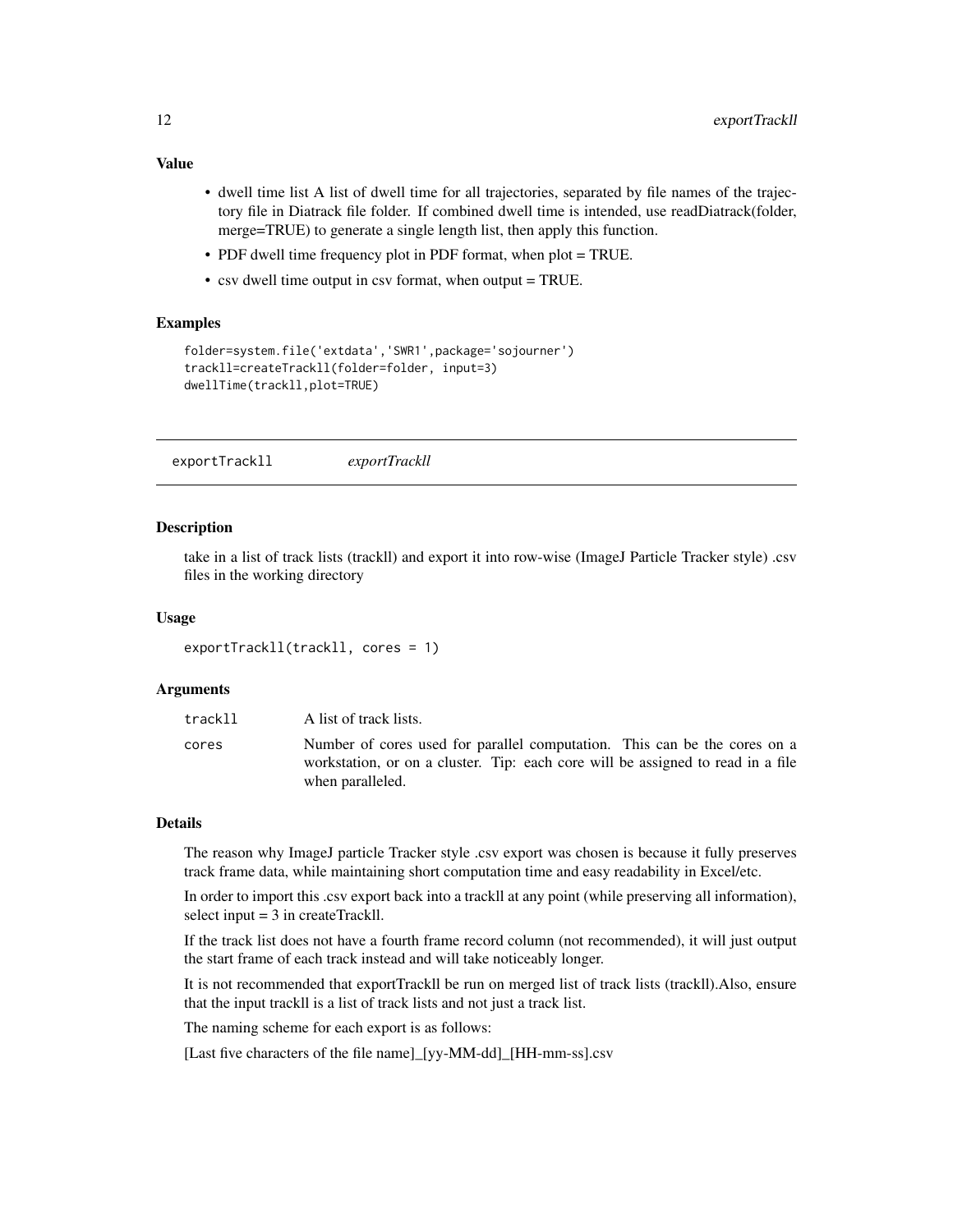#### <span id="page-12-0"></span>filterTrack 13

#### Value

.csv file output

#### Examples

```
folder=system.file('extdata','SWR1',package='sojourner')
trackll=createTrackll(folder=folder, input=3)
```

```
# Basic function call to exportTrackll into current directory
exportTrackll(trackll)
```

```
# Import export save back into a trackll
# Get current working directory
getwd()
trackll.2 <- createTrackll(folder = getwd(), input = 3)
```
filterTrack *filterTrack*

#### Description

methods for filter and trim tracks based on track length.

#### Usage

```
filterTrack(trackll,filter=c(min=7,max=Inf))
trimTrack(trackll,trimmer=c(min=1,max=32))
trackLength(trackll)
```
#### Arguments

| trackll | a list of track lists.                                       |
|---------|--------------------------------------------------------------|
| filter  | range of possible track lengths to keep                      |
| trimmer | range of track lengths allowed in output, otherwise trimmed. |

#### Details

filterTrack() is used to filter out tracks that has length within a specified range (default  $7\neg$ Inf). On the other hand, despite the lengths of tracks, trimTrack() is used to trim /cutoff all tracks to a specified range (default  $1-32$ ).

#### Value

- trackll filtered or trimmed tracks.
- len list of track lengths.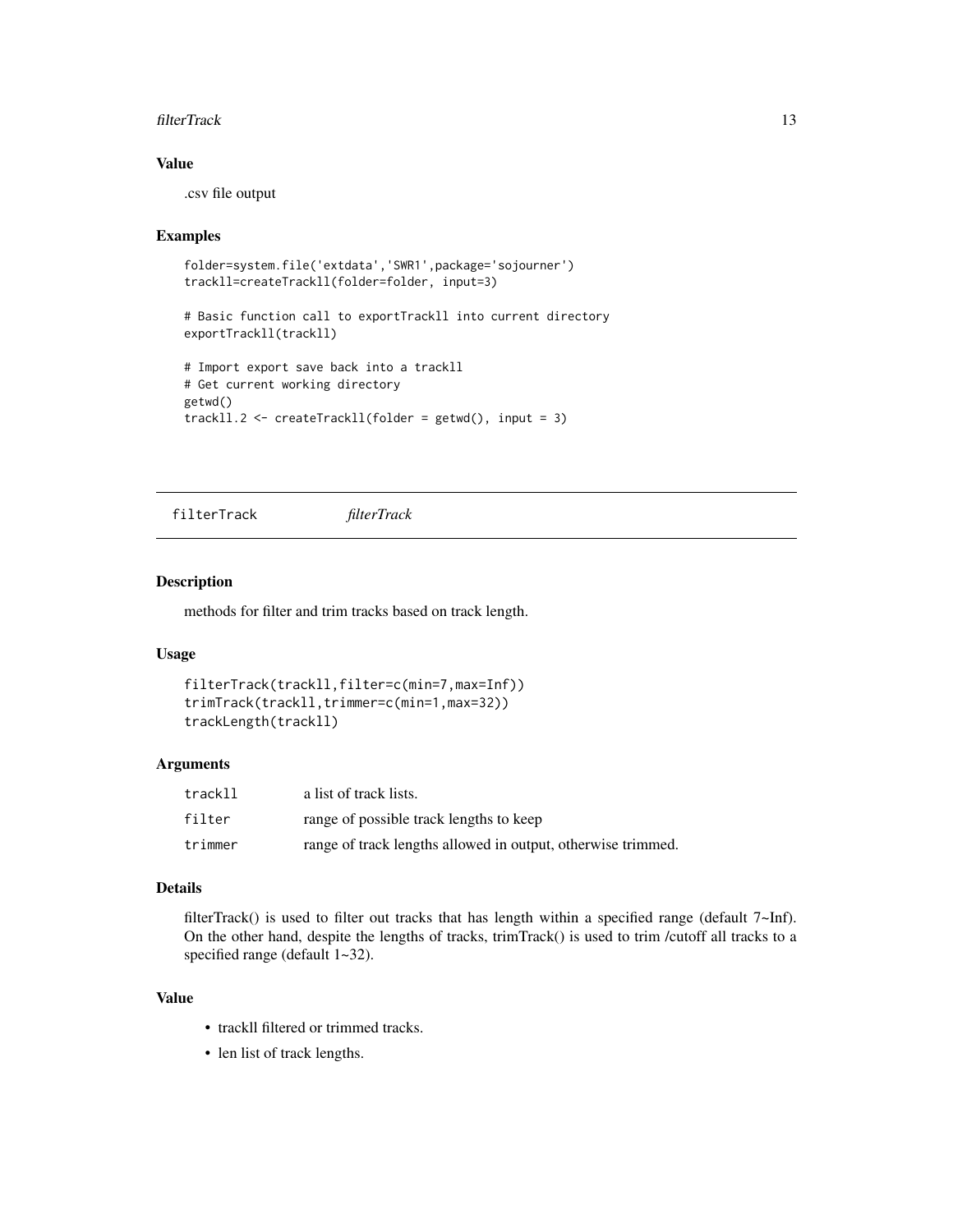#### Examples

```
folder=system.file('extdata','SWR1',package='sojourner')
trackll=createTrackll(folder=folder, input=3)
trackll.filter=filterTrack(trackll,filter=c(7,Inf))
trackll.trim=trimTrack(trackll,trimmer=c(1,20))
# see the min and max length of the trackll
# trackLength() is a helper function output track length of trackll
lapply(trackLength(trackll),min)
lapply(trackLength(trackll.filter),min)
lapply(trackLength(trackll),max)
lapply(trackLength(trackll.trim),max)
```
fitNormDistr *fitNormDistr*

#### Description

fit normal distributions to diffusion coefficient caclulated by Dcoef method and saves seed state as a attribute of the result

#### Usage

```
fitNormDistr(dcoef,components=NULL,log.transform=FALSE,binwidth=NULL,
combine.plot=FALSE,output=FALSE, proportion=NULL, means=NULL,
sd=NULL, constrain=FALSE)
```

| sd            | numeric vector with estimates of standard deviation(sigma) values for each com-<br>ponent.                                                                                                                 |
|---------------|------------------------------------------------------------------------------------------------------------------------------------------------------------------------------------------------------------|
| constrain     | logical indicate if mean and std deviation are set to the given value. This will<br>not work for the unimodal distribution.                                                                                |
| dcoef         | diffusion coefficient calculated from Dcoef().                                                                                                                                                             |
| components    | parameter specifying the number of components to fit. If NULL (default), a<br>components analysis is done to determine the most likely components and this<br>number is then used for subsequent analysis. |
| log.transform | logical indicate if log10 transformation is needed, default F.                                                                                                                                             |
| binwidth      | binwidth for the combined plot. If NULL (default), will automatic assign bin-<br>width.                                                                                                                    |
| combine.plot  | Logical indicate if all the plot should be combined into one, with same scale<br>(/same axises breaks), same color theme, and same bin size for comparison.                                                |
| output        | logical indicate if output file should be generated.                                                                                                                                                       |
| proportion    | numeric vector with estimates of each component's proportion of the whole data.                                                                                                                            |
| means         | numeric vector with estimates of mean(mu) values for each component.                                                                                                                                       |

<span id="page-13-0"></span>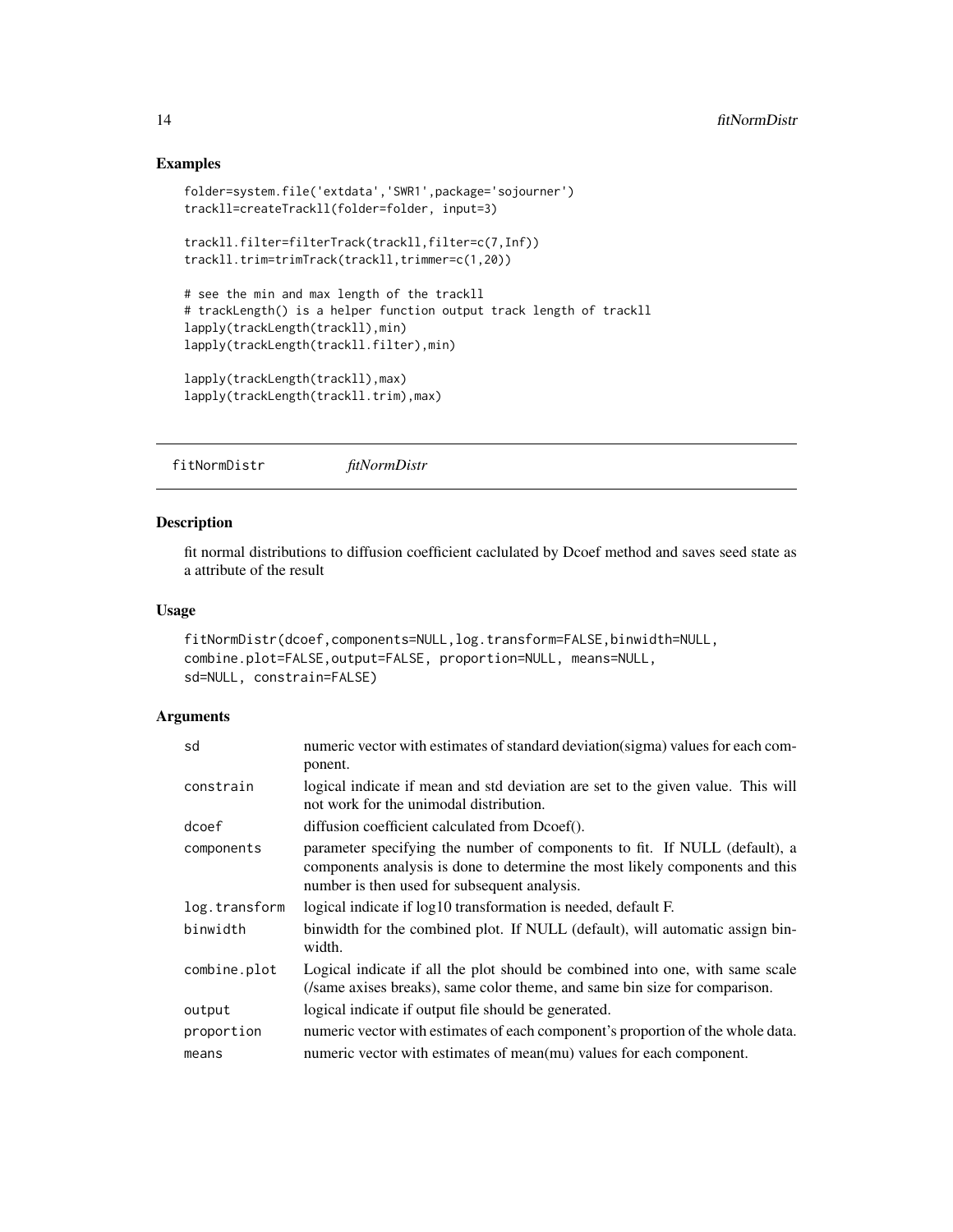#### fitNormDistr 15

#### Details

Components analysis uses the likelihood ratio test (LRT) to assess the number of mixture components. Bad Random seed generation may cause normalmixEM to crash. Using another seed will solve the issue.

Note: Ensure that a random number generator seed has been manually set! The seed is stored as an attribute of the returned object of fitNormDistr() and using the same seed makes results repeatable (see examples).

#### Value

proportions The proportions of mixing components.

mean The Means of the components.

sd The Standard Deviations (SD) of components if not log transformed; if log transformed, it is then interpreted as Coefficient of Variation (CV).

loglik The log likelihood, useful for compare different fitting result, the bigger the better fit.

```
# compare folders
folder1=system.file("extdata","SWR1",package="sojourner")
folder2=system.file("extdata","HTZ1",package="sojourner")
trackll=compareFolder(folders=c(folder1,folder2), input=3)
MSD=msd(trackll=trackll)
dcoef=Dcoef(MSD,dt=6,plot=TRUE,output=FALSE)
# set unique seed (use any number)
set.seed(123)
# fit dcoef (function automatically saves seed state as an attribute of
# the result)
a=fitNormDistr(dcoef,components=NULL,log.transform=FALSE,
               combine.plot=FALSE, output=FALSE)
# to repeat results of 'a', load seed attribute of a into RNG state
.Random.seed=attr(a,"seed")
# or, reset the seed with same unique number
# set.seed(123)
b=fitNormDistr(dcoef,components=NULL,log.transform=FALSE,
combine.plot=FALSE,output=FALSE)
# if 'a' and 'b' are the same
mapply(identical,a[[1]],b[[1]])
#try with log transformation
set.seed(234)
c=fitNormDistr(dcoef,components=2,log.transform=TRUE,combine.plot=FALSE,
               output=FALSE)
# trying with some parameters provided(this will be applied to all dcoef
```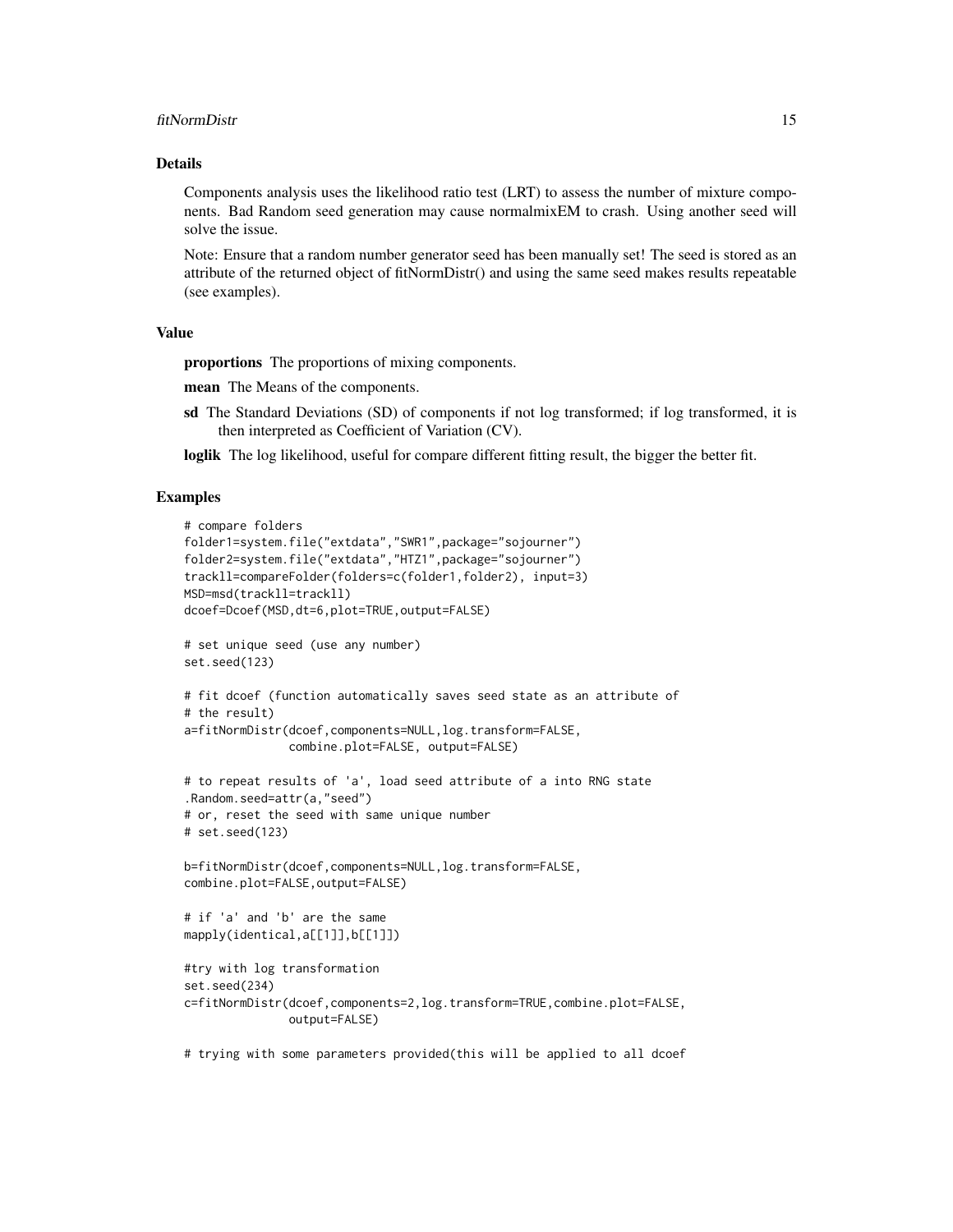```
# results).
# with constrain = FALSE, this will be used as the starting values for the
# EM-algorithm
# normally we should deal with only one dataset when working with
# constrains, since it will apply to all of them.
folder3=system.file("extdata","HSF", package="sojourner")
trackll=compareFolder(c(folder3),input=3)
MSD=msd(trackll=trackll)
dcoef=Dcoef(MSD,dt=6,plot=TRUE,output=FALSE)
# try with constrain=TRUE, the values will be forced to equal the provided
# ones.
set.seed(345)
e=fitNormDistr(dcoef,means=c(0.3,0.5), constrain=TRUE)
```
fitRT *Fitting Residence time (1-CDF)*

#### **Description**

Caclulate average residence time for trajecotries by fitting 1-CDF (survival distribution).

#### Usage

```
fitRT(trackll=NULL,x.max=30,N.min=1.5,t.interval=0.5,maxiter.search=1e3,
maxiter.optim=1e3,k.ns=FALSE)
```
#### **Arguments**

| t.interval    | time interval for image aquisition. Default 0.5 sec.                                                                                        |
|---------------|---------------------------------------------------------------------------------------------------------------------------------------------|
| maxiter.optim | A positive integer specifying the maximum number of iterations allowed for nls.                                                             |
| trackll       | trajectory list generated by createTrackIl() and processing. if NULL, user will<br>be prompted to enter the trackll name.                   |
| x.max         | The maximum range of X axis, i.e. time, for the output plot. Default 30 sec.                                                                |
| N.min         | The minimal duration of trajectory length in the unit of s econd, trajectories<br>shorter than N.min will be filtered out. Default 1.5 sec. |
| k.ns          | Logical indicate or numeric used to control fitting.                                                                                        |
|               | maxiter. search A positive integer specifying the maximum number of iterations allowed for nls.                                             |

#### Details

Calculating average residence time of particles by fitting 1-CDF (survival distribution) of its trajectorys.

Input track list (trackll) should be processed, merged trackll, the fitting will start right away after running the function. The maximum time range to be plotted can be set using x.max, this will not change the fitting result. The result of two-component fit will be shown on the plot as well as in the console. Fitting result is determined by the input trackll, and N.min (filtering of the trackll).

<span id="page-15-0"></span>16 fitRT **fitRT**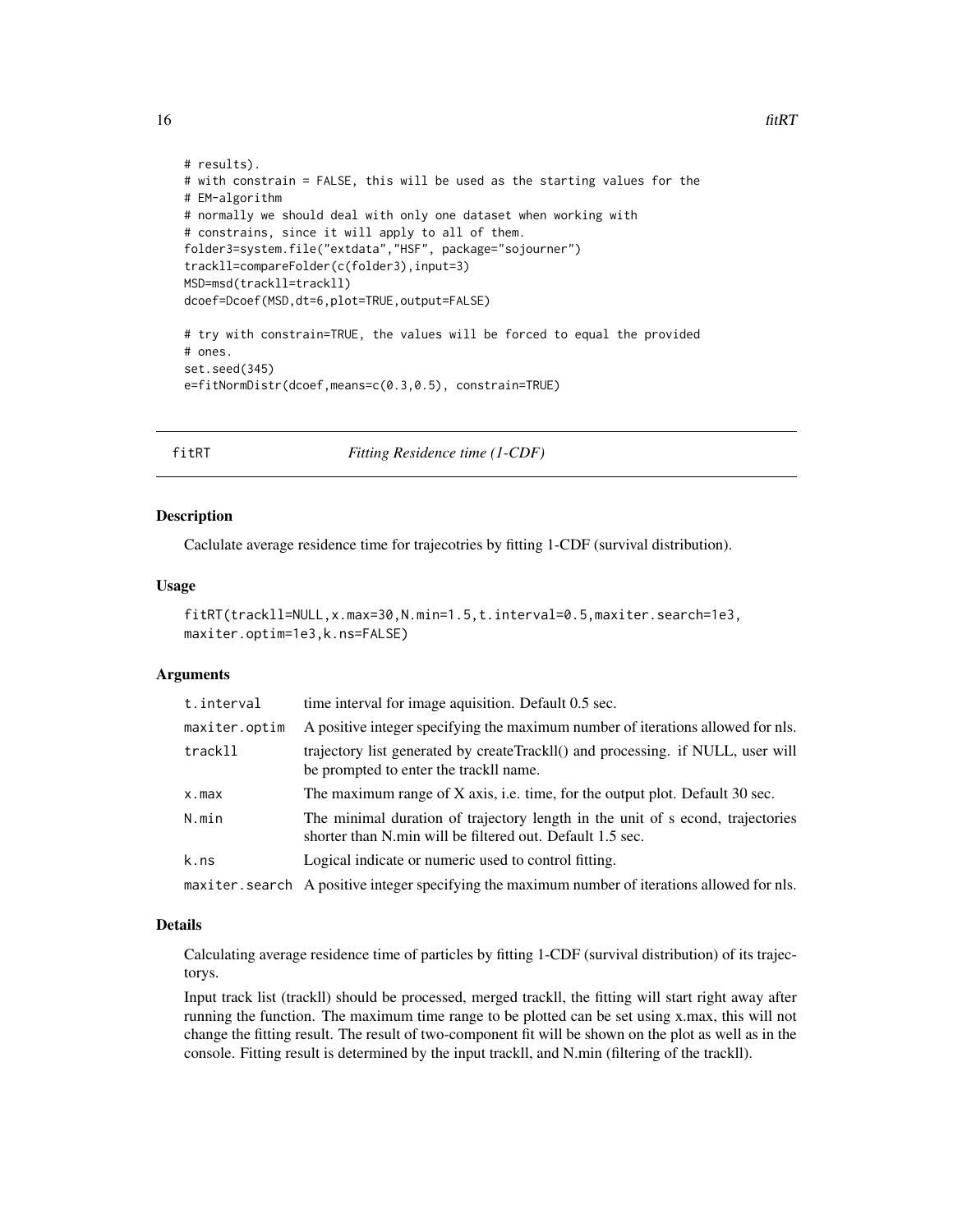#### <span id="page-16-0"></span>Value

- On the Console output: Result of both one and two-component fit and parameters of goodness of the fit.
- Plot: fitting curves will be plotted over the raw data, with the number of tracks and result of two-component fitting shown in the plot area.

#### Examples

```
# Generate trackll, and process,
# e.g. mask region of interest, merge tracks from multiple files.
folder=system.file("extdata","HSF",package="sojourner")
trackll=createTrackll(folder=folder, input=3)
trackll=maskTracks(folder,trackll)
trackll=mergeTracks(folder,trackll)
# Fit the residence time of trackll
fitRT(trackll=trackll,x.max=30,N.min=1.5,t.interval=0.5)
```
linkSkippedFrames *linkSkippedFrames*

#### Description

link trajectories skipped (or do not appear for) a number of frames

#### Usage

```
linkSkippedFrames(trackll, tolerance, maxSkip, cores = 1)
```
#### Arguments

| tolerance | Distance tolerance level measured in pixels after the frame skip.                                                                                                                |
|-----------|----------------------------------------------------------------------------------------------------------------------------------------------------------------------------------|
| maxSkip   | Maximum number of frames a trajectory can skip.                                                                                                                                  |
| trackll   | A list of track lists.                                                                                                                                                           |
| cores     | Number of cores used for parallel computation. This can be the cores on a<br>workstation, or on a cluster. Tip: each core will be assigned to read in a file<br>when paralleled. |

#### Details

Given user input for a tolerance level to limit how far the next point after the skip can deviate from the last point in pixel distance and a maximum number of frame skips possible, all trajectories falling within these parameters are automatically linked, renamed, and ordered accordingly. For a maxSkip example, if the maxSkip for a trajectory ending in frame 7 was 3, the next linked trajectory can start up to a maximum frame of 11.

Although not required, in order for the output to have a frame record column (recommended), the input must have one as well.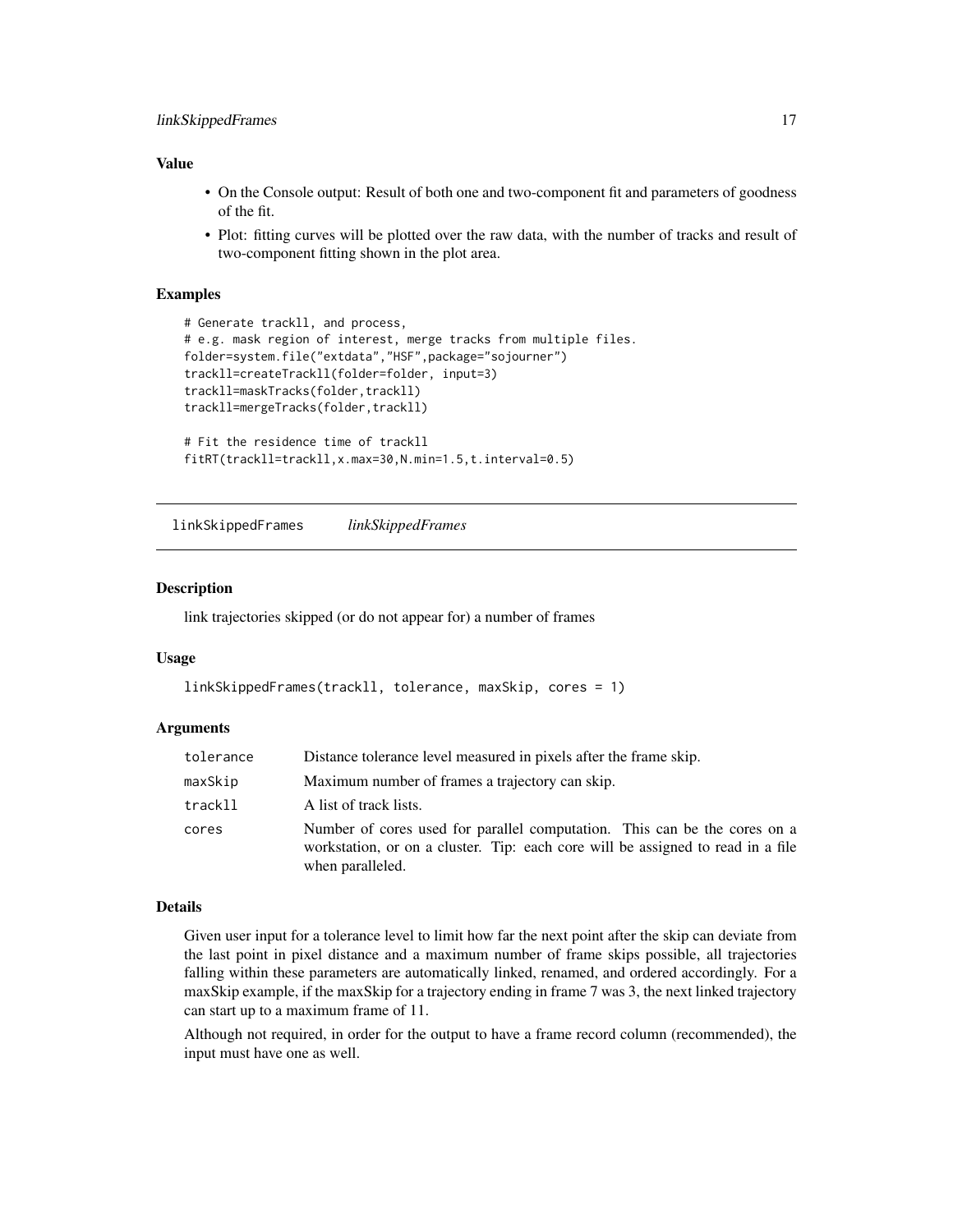The naming scheme for each linked track is as follows:

[Last five characters of the file name].[Start frame #].[Length].[Track #]. [# of links]

Track List: [full name of input file]

Track: [Last five characters of the file name].[Start frame].[Length]. [Track].[# of links]. [Index in overall list (will differ from Track # when merging)]

(Note: The last five characters of the file name, excluding the extension, cannot contain '.')

#### Value

linked trackll

#### Examples

```
folder=system.file('extdata','SWR1',package='sojourner')
trackll=createTrackll(folder=folder, input=3)
#Basic function call of linkSkippedFrames
trackll.linked <- linkSkippedFrames(trackll, tolerance = 5, maxSkip = 10)
```
maskTracks *maskTracks*

#### Description

apply binary image masks to lists of track lists

#### Usage

```
maskTracks(folder, trackll)
```

```
filterOnCell(trackll, numTracks = 0)
```

```
sampleTracks(trackll, num = 0)
```

| folder    | Full path to the output files.                            |
|-----------|-----------------------------------------------------------|
| trackll   | A list of track lists.                                    |
| numTracks | Minimum number of required tracks in the trackll          |
| num       | Number of tracks to randomly sample per trackl in trackll |

<span id="page-17-0"></span>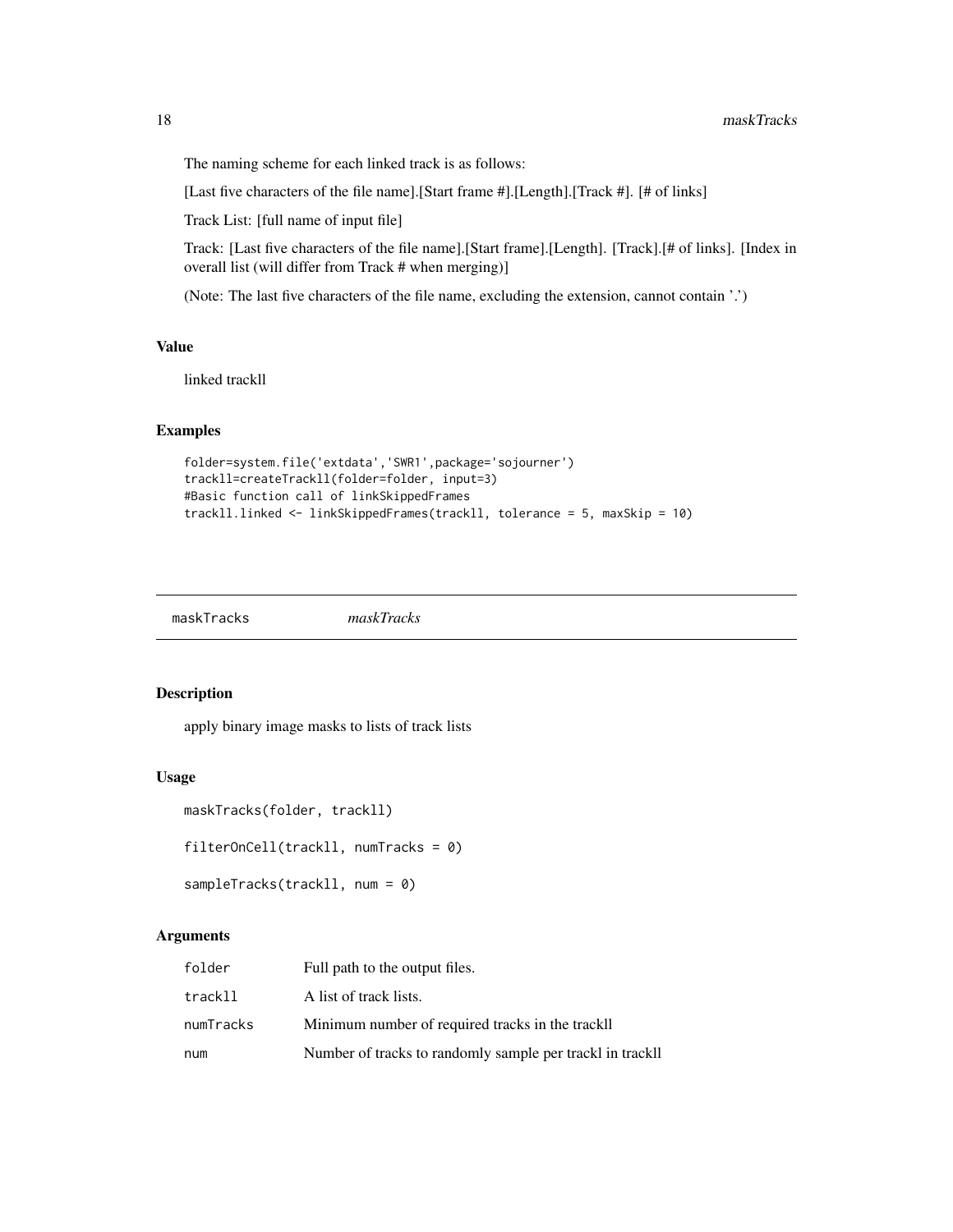#### <span id="page-18-0"></span>mergeTracks 19

#### Details

IMPORTANT: It will take an extremely long time to mask large datasets. Filter/trim first using filterTrack() and trimTrack(), then mask using maskTracks(folder, trackll)! Note the mask file should have the same name as the output files with a '\_MASK.tif' ending. If there are more mask files than trackll, masking will fail. If there are less mask files, trackls without masks will be deleted. Users can use plotMask() and plotTrackOverlay() to see the mask and its effect on screening tracks.

filterOnCell() eliminates all trackl in trackll that has less than numTracks tracks.

sampleTracks() randomly samples num number of tracks for each trackl in trackll.

#### Value

masked tracks in trackll format

#### Examples

```
#Basic masking with folder path with image masks
folder = system.file('extdata','ImageJ',package='sojourner')
trackll = createTrackll(folder=folder, input=3)
trackll.masked <- maskTracks(folder = folder, trackll = trackll)
```

```
#Compare the masking effect
plotTrackOverlay(trackll)
plotTrackOverlay(trackll.masked)
```

```
#Plot mask
mask.list=list.files(path=folder,pattern='_MASK.tif',full.names=TRUE)
plotMask(folder)
```

```
#If Nuclear image is available
plotNucTrackOverlay(folder=folder,trackll=trackll)
plotNucTrackOverlay(folder=folder,trackll=trackll.masked)
```
#Plot mask plotMask(folder=folder)

mergeTracks *mergeTracks*

#### Description

merge track lists in a list into one

#### Usage

mergeTracks(folder, trackll)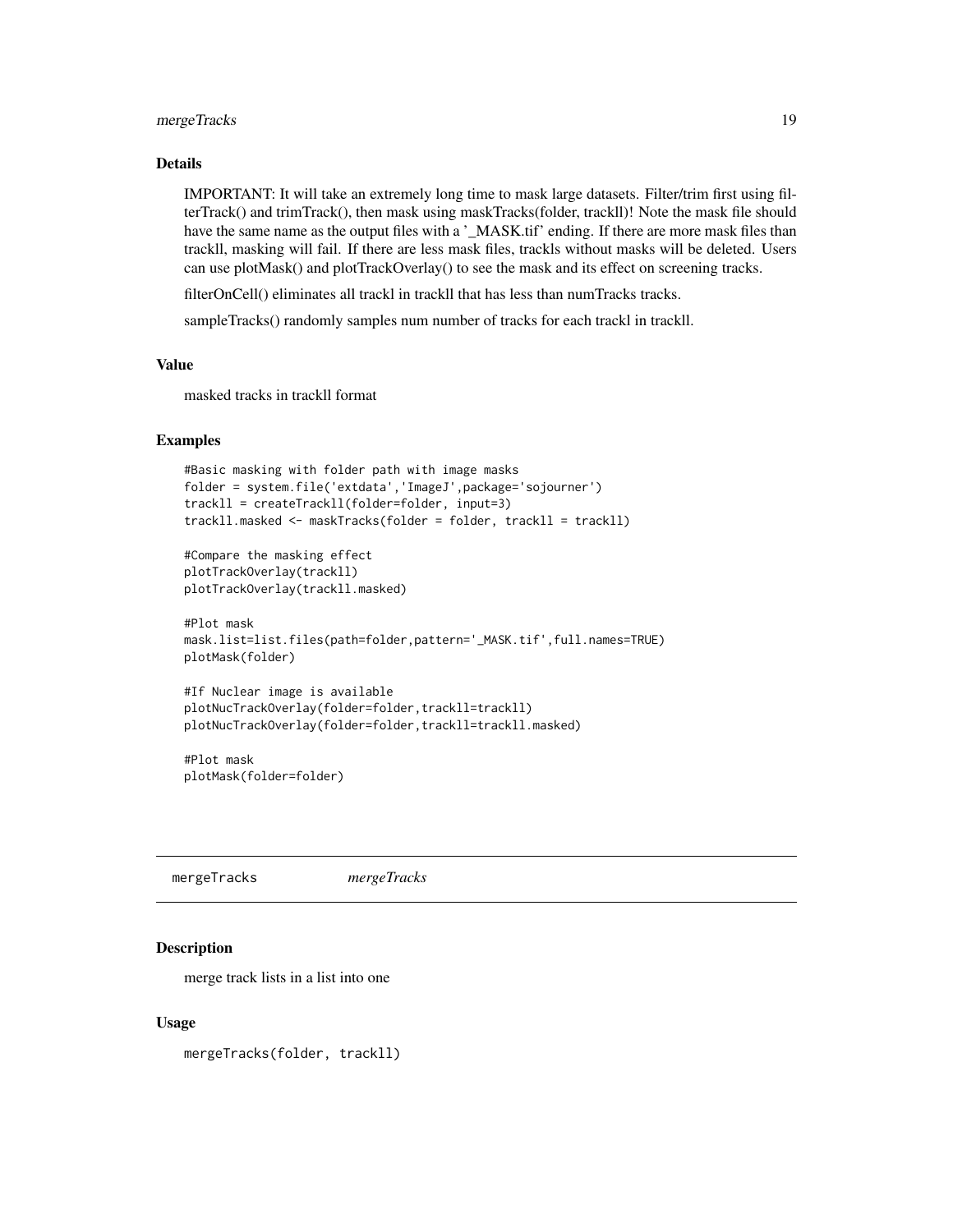#### <span id="page-19-0"></span>**Arguments**

| folder  | Full path to the output files. |
|---------|--------------------------------|
| trackll | A list of track lists.         |

#### Details

IMPORTANT: Once a trackll has been merged, it cannot be masked using maskTracks().

Merging creates the following data structure: (1) first level is the folder name, (2) second level is a list of data.frames/tracks from all output files merged into one.

If not merged, track lists takes the name of individual files in the folder. If merged, the single merged track list takes the folder name.

#### Value

modified trackll

#### Examples

```
#Basic masking with folder path with image masks
folder = system.file('extdata', 'SWR1', package = 'sojourner')
trackll=createTrackll(folder=folder, input=3)
trackll.merged <- mergeTracks(folder = folder, trackll = trackll)
```
msd *msd*

#### Description

calculate mean square displacement for individual trajectory or summarize on trajectories.

#### Usage

```
msd(trackll,dt=6,resolution=0.107,summarize=FALSE,cores=1,
plot=FALSE,output=FALSE,filter=c(min=7,max=Inf))
 msd.track.vecdt(trackll,vecdt=NULL,resolution=0.107,output=FALSE)
 msd.perc(trackll,percentage=0.25,filter=c(min=7,max=Inf),
trimmer=c(min=1,max=31),resolution=0.107,output=FALSE)
```

| dt         | Time intervals. Default 6.                                                                                                   |
|------------|------------------------------------------------------------------------------------------------------------------------------|
| resolution | ratio of pixel to uM.                                                                                                        |
| trackll    | Track list output from createTrackll().                                                                                      |
| summarize  | An logical indicate if MSD should be calculated on individual trajectories (De-<br>fault) or summarized on all trajectories. |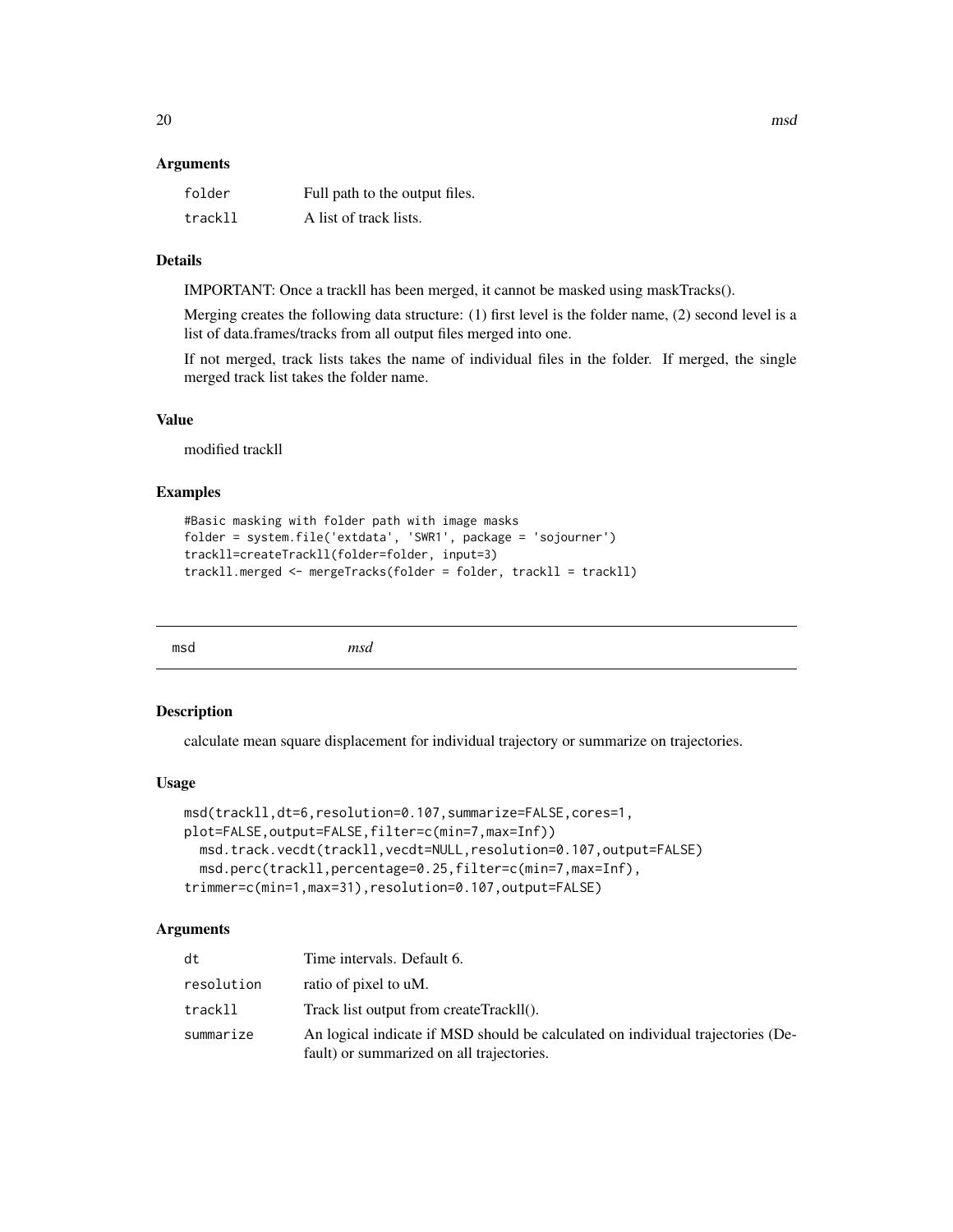#### $\text{msd}$  21

| filter     | a vector specifies the minimum and max length of trajecotries to be analyzed.<br>Take only trajectories that has number of frames greater than $(>=)$ min and less<br>than $(<)$ max.       |
|------------|---------------------------------------------------------------------------------------------------------------------------------------------------------------------------------------------|
| cores      | Number of cores used for parallel computation. This can be the cores on a<br>workstation, or on a cluster. Tip: the computation on each file will be parallel<br>assigned to each CPU core. |
| plot       | An logical indicate if plot should be generated. See Values for detail.                                                                                                                     |
| output     | An logical indicate if output should be generated. See Values for detail.                                                                                                                   |
| vecdt      | A list containing varying dt values.                                                                                                                                                        |
| percentage | compute msd based on (tierd) percentage of its total length.                                                                                                                                |
| trimmer    | vector used for trimming via trimTrack()                                                                                                                                                    |
|            |                                                                                                                                                                                             |

#### **Details**

msd() calculate track (/trajectory)'s mean square displacement as a function of time (dt). For a track of N steps, at each dt, there are N-dt number of sub-trajectory/sub-tracks, mean of dt-wise sub-trajectories/ step-wise sub tracks average subtracks into one number at each dt.

the dt number of su-btracks each contains N:N-dt steps. Because minimum step is 1 (N-dt  $>$  = 1), so the maxium dt is N-1 (dt  $\lt$  = N-1). As dt increase, the number of steps used to generate that mean decrease with the maxmum dt (dt=N-1) generated from one step.

if one wants to focus on a group of trajectory's evolution, he can simply filter on a number that is bigger than the dt he wanted to plot MSD.

by assinging cores, computation is paralelled on each each list of trackll (corresponding to one movie file).

#### Value

- SummarizedMSD MSD summarized over all trajectories as a function of dt.
- InidvidualMSD MSD of individual trajectories at specified dt. Row number corresponding to its dt. Notice only the trajectories that satisfies the specified dt is output, trajectories that does not satisfy (i.e. trajectories satisfies 1:(dt-1)) is not output here.
- StandardError Standard Error of the sample mean measures the variations of sample mean to underlying mean, it is estimated as SE=SD/sqrt(N).
- SampleSize The sample size (number of tracks/trajectories) used for calculating the msd and standard error.
- Trackll The msd function also returns the processed trackll. If passed to a variable, one can then export the trackll with this variable.

```
# read in using createTrackll()
folder=system.file("extdata","SWR1",package="sojourner")
trackll=createTrackll(folder=folder, input=3)
# filter track based length
```

```
trackll.flt=filterTrack(trackll,filter=c(min=5,max=Inf))
```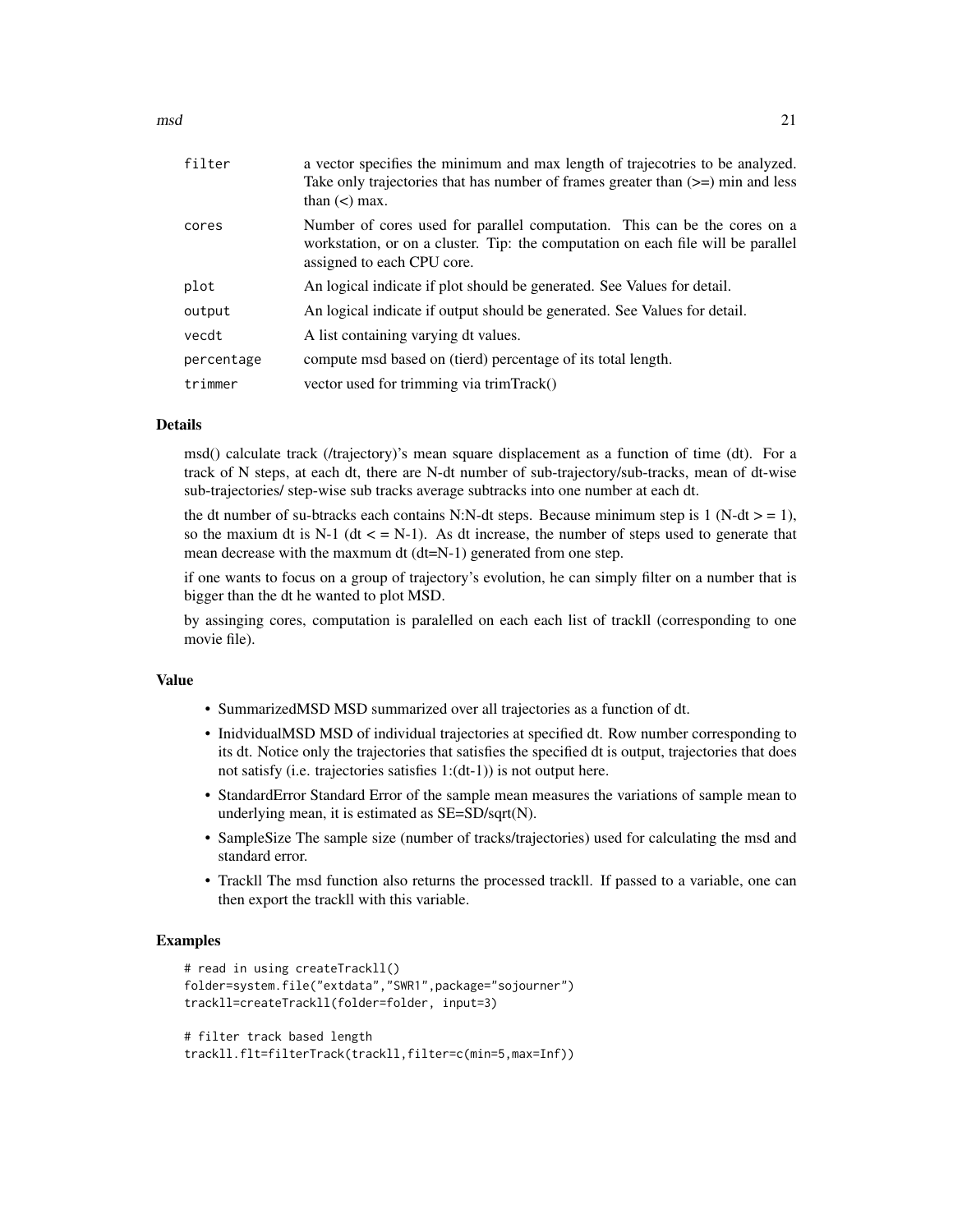```
msd=msd(trackll.flt,dt=6,summarize=TRUE,plot=TRUE)
str(msd)
# focus on a group of trajectory by setting filter greater than dt
trackll.flt2=filterTrack(trackll,filter=c(min=7,max=Inf))
msd2=msd(trackll.flt2,dt=6,summarize=FALSE,plot=TRUE) # individual
msd2=msd(trackll.flt2,dt=6,summarize=TRUE,plot=TRUE) # summarized
```
plotIndividual\_Tracks *plotIndividual\_Tracks*

#### Description

Plot individual tracks one by one, with grid layout. Tracks are sorted by their lengths.

#### Usage

```
plotIndividual_Tracks(trackll=trackll,grid.size=c(1000,1000),
resolution=0.107,t.interval=0.5)
```
#### Arguments

| trackll    | trajectory list generated by createTrackIl() and processing.                                 |  |
|------------|----------------------------------------------------------------------------------------------|--|
| grid.size  | The size of each plot grid in nanometers. Default 1000 nm for x and y axis,<br>respectively. |  |
| resolution | ratio of pixel to uM.                                                                        |  |
| t.interval | Time interval for image aquisition. Default 0.5 sec (500ms).                                 |  |

#### Details

Plot individual track/trajectory one by one, and the tracks will be layout in 15X8 grids.

#### Value

• PDF: One PDF file with 120 tracks on each page.

```
# Generate trackll, and process,
# e.g. mask region of interest, tracks from multiple files should not be
# merged.
folder=system.file('extdata','HSF',package='sojourner')
trackll=createTrackll(folder=folder, input=3)
trackll=filterTrack(trackll,filter=c(7,Inf))
trackll=maskTracks(folder,trackll)
trackll=mergeTracks(folder, trackll)
```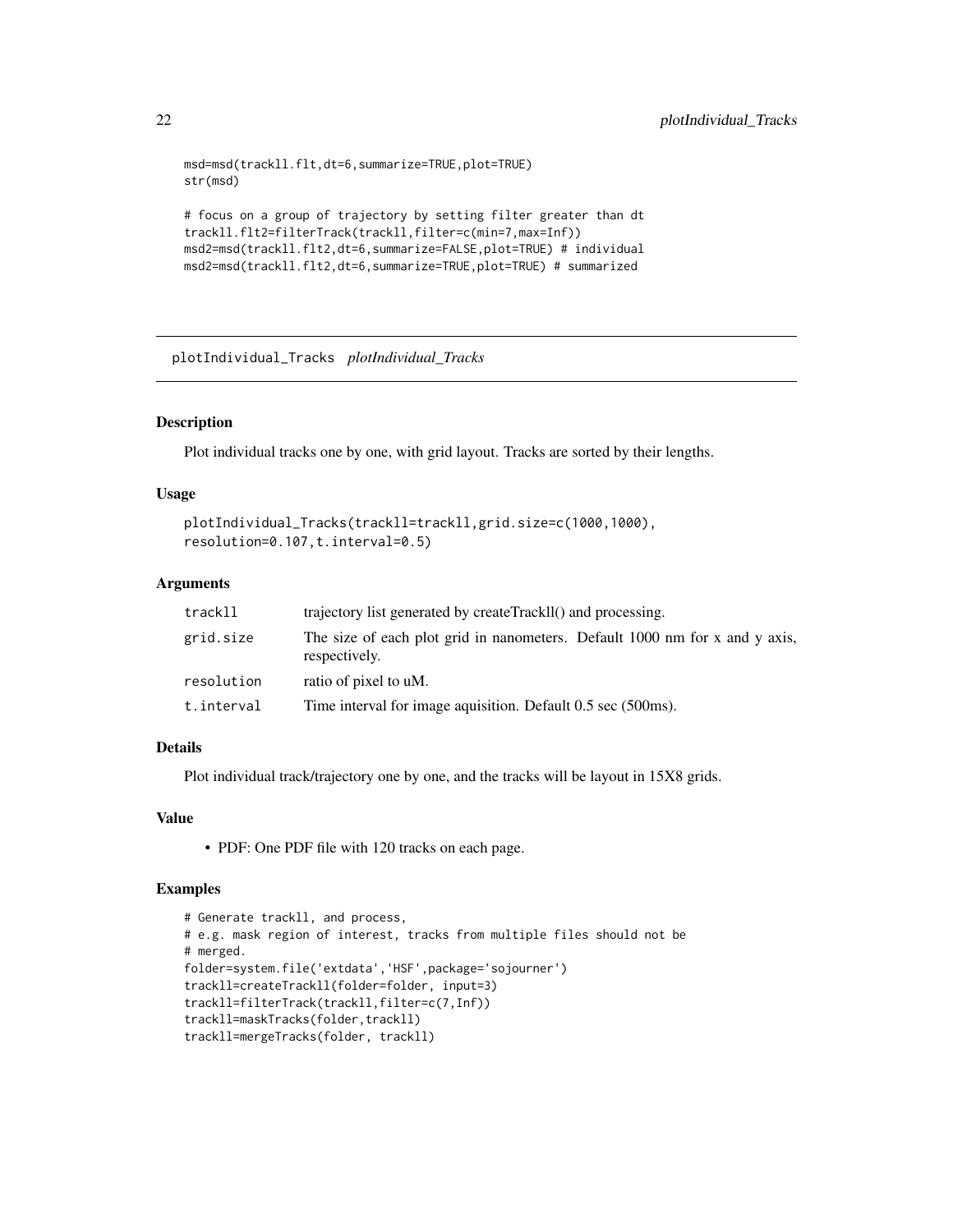```
# Plot individual tracks,
plotIndividual_Tracks(trackll,grid.size=c(1000,1000),resolution=0.107,
                     t.interval=0.5)
```
plotLocalizations\_Density *plotLocalizations\_Density*

## Description

Plot localization map of molecules from a list of files in a folder with color coded by local density of each molecule.

#### Usage

```
plotLocalizations_Density(trackll=trackll,scale=256,r=125,file.No=0,
point.scale=0.15)
```
#### Arguments

| trackll     | trajectory list generated by createTrackll() and processing. if NULL, user will<br>be prompted to enter the trackll name. |
|-------------|---------------------------------------------------------------------------------------------------------------------------|
| scale       | The pixel scale of image data.                                                                                            |
| r           | Radius within each molecule to calculate density in nanometer (nm).                                                       |
| file.No     | Select file(s) in the folder to plot. Default 0 for plotting all files in the folder.                                     |
| point.scale | Size of the dots representing the molecules.                                                                              |

### Details

Plot localization map of molecules from a list of files in a folder with color coded by local density of each molecule. The localization of molecule is considered as the first position of its track.

Upon running of the function, users will be prompted to input the name of the track list (trackll). Input un-merged trackll and the plotting will start. The local density of each molecule is calculated by counting the number of molecules within a given radius around the position of the molecule. The higher the number, the higher the local density.

#### Value

• PDF: One PDF file with one plot on each page.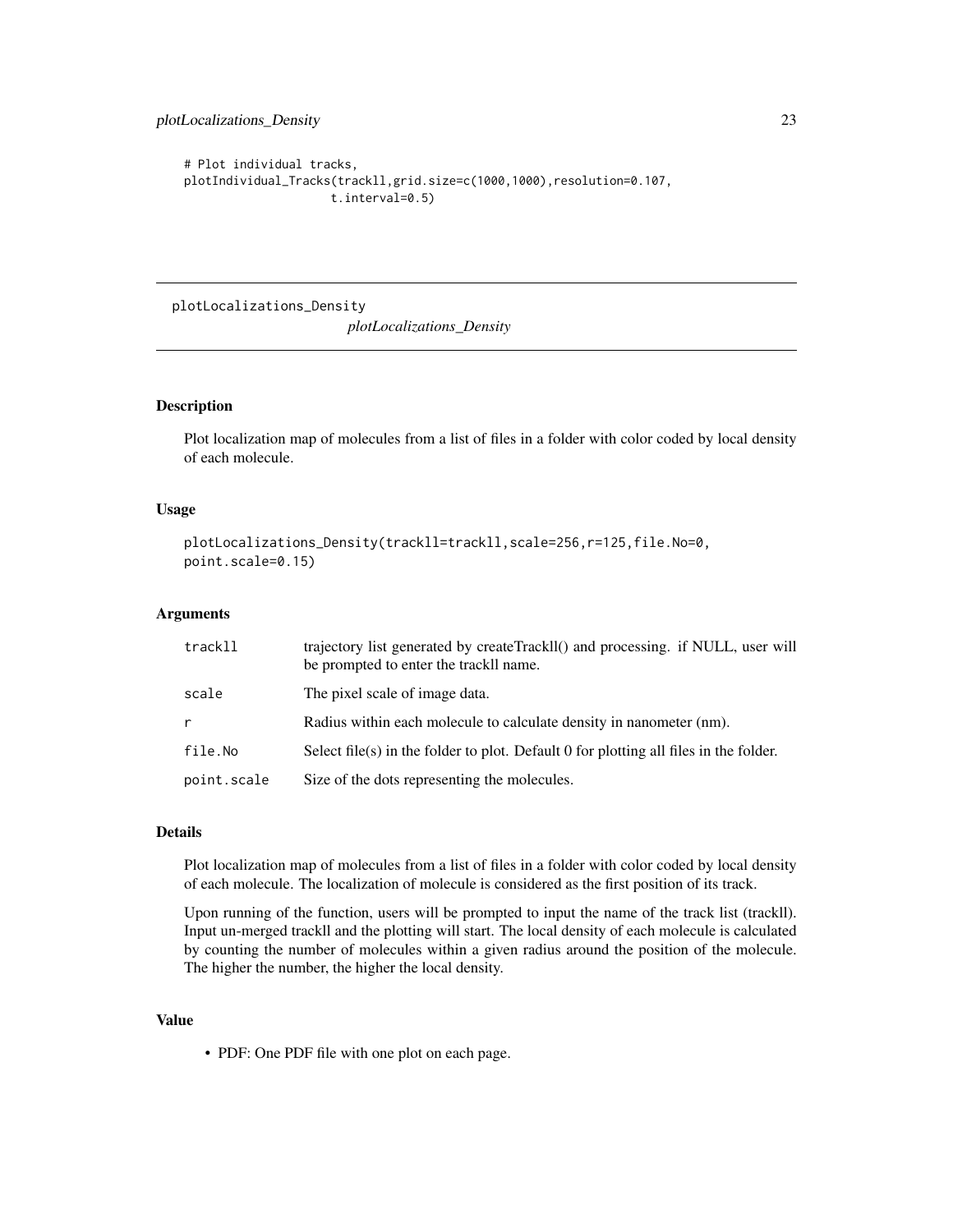#### Examples

```
# Generate trackll, and process,
# e.g. mask region of interest, tracks from multiple files should not be
# merged.
folder=system.file('extdata','HSF',package='sojourner')
trackll=createTrackll(folder=folder, input=3)
trackll=maskTracks(folder,trackll)
# Plot localization map,
plotLocalizations_Density(trackll=trackll,scale=128,
                          r=125,file.No=0,point.scale=0.3)
# Plot only file No. 2 and increase the point size,
plotLocalizations_Density(trackll=trackll,scale=128,
                          r=125,file.No=2,point.scale=1)
```
plotTrack *plotTrack*

#### **Description**

Plot track/trajectory from track list. either randomly or specified.

#### Usage

```
plotTrack(ab.trackll,resolution=0.107,frame.min=8,frame.max=100,
frame.start=1,frame.end=500)
```

```
plotTrackFromIndex(index.file, movie.folder,
resolution=0.107,frame.min=1,frame.max=100,
frame.start=1,frame.end=500,input=1)
```
plotTrackOverlay(trackll,max.pixel=128,nrow=2,ncol=2,width=16,height=16)

```
plotNucTrackOverlay(folder,trackll=NULL,cores=1,
max.pixel=128,nrow=2,ncol=2,width=16,height=16)
```
plotMask(folder,max.pixel=128,nrow=2,ncol=2,width=16,height=16)

```
trackOverlayData(trackl)
```

| resolution  | ratio of pixel to uM.               |
|-------------|-------------------------------------|
| frame.min   | minimum frame number for plotting.  |
| frame.max   | max frame number for plotting.      |
| frame.start | the first frame to plot. Default 1. |

<span id="page-23-0"></span>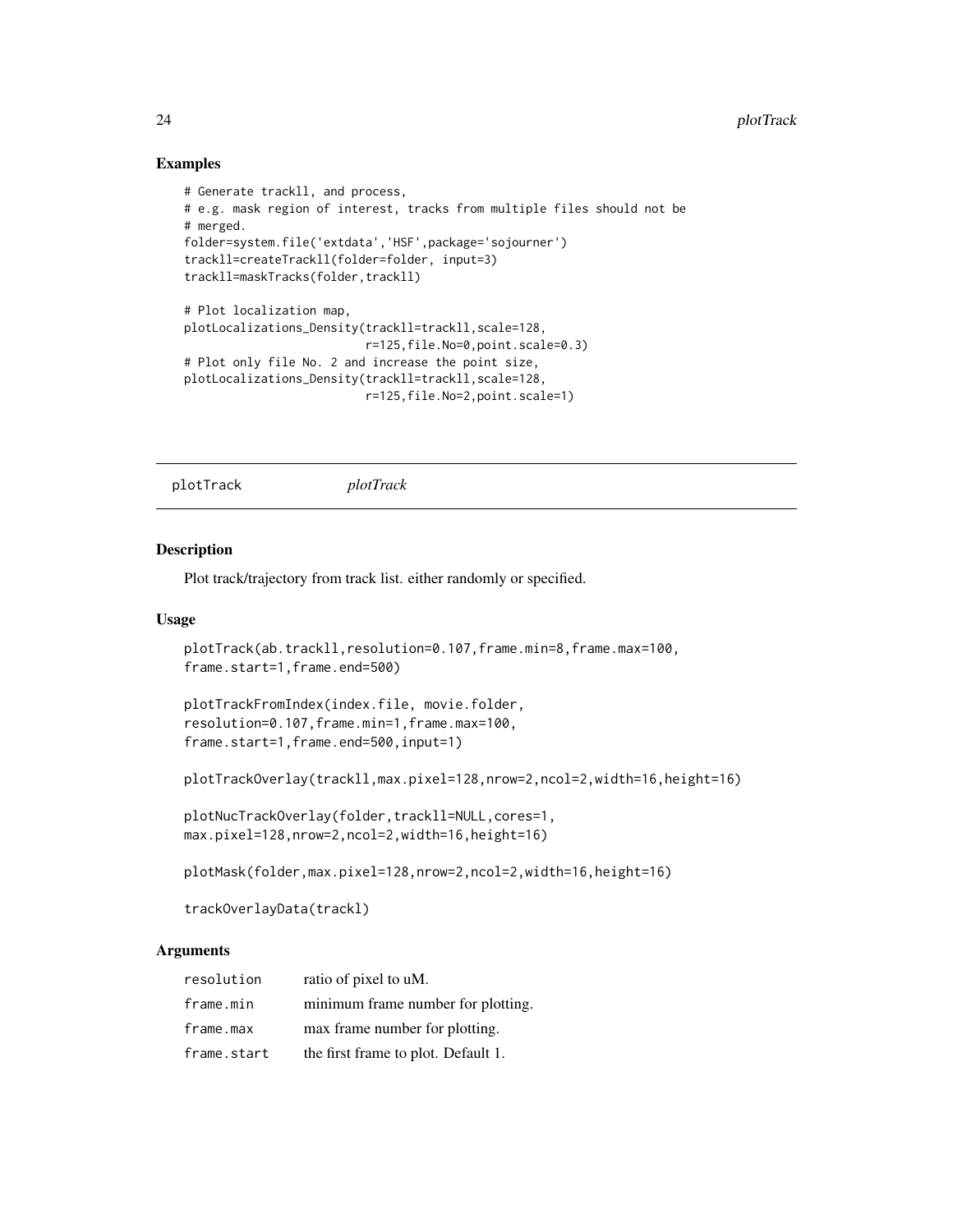#### plotTrack 25

| frame.end    | last frame to plot. Default 500.                                                                                           |
|--------------|----------------------------------------------------------------------------------------------------------------------------|
| ab.trackll   | absolute coordinates for plotting, generated from createTrackll(folder, input,<br>ab.track=TRUE).                          |
| trackl       | <b>Track list</b>                                                                                                          |
| trackll      | Track list output from createTrackll().                                                                                    |
| folder       | folder containing desired input data.                                                                                      |
| index.file   | a csy file that contains index of tracks in the first column. Leave a header line<br>when preparing such a file.           |
| movie.folder | the path to the folder which contains track files (presumably it is the same folder<br>with movie files).                  |
| max.pixel    | Number of pixels of imaging regime.                                                                                        |
| nrow         | Number of rows in the final plot.                                                                                          |
| ncol         | Number of colums in the final plot.                                                                                        |
| width        | Width of the page for plotting.                                                                                            |
| height       | Height of the page for plotting.                                                                                           |
| cores        | Number of cores to be used.                                                                                                |
| input        | Input file type (Diatrack .txt file = 1; Diatrack .mat session file = 2; ImageJ .csv<br>file = 3; SlimFast .txt file = 4). |

#### Details

- plotTrackFromIndex: if user provide a csv file with first column listing the index of trajectories, this program will plot the tracks isted in the csv file. It is useful after manipulating with the output from Dcoef, to plot the tracks that of interest to the user (e.g. highest Dcoef). User need to provide the indexFile.csv, and specify the movie folder which contains the movies where specified trajectories are tracked.
- plotTrackOverlay: plot all tracks in trackll overlaid on one plot.
- plotNucTrackOverlay: plot tracks in a movie overlayed with nuclei image. The nuclei image file must end with "\_Nuclei.tif" to be recognized. If trackll is NULL (default), program will read in trackll from specified folder and return trackll, otherwise it will take the specified trackll directly.
- plotComponentTrackOverlay: plot tracks base on component fitting of diffusion coefficient. Combined with selComponentTracks() function, together it allows select and plot tracks based on component fitting of track diffusion coefficient. (This function is currently in sojourner.pro)
- plotMask: plot image mask. The mask file name must ended with \_MASK.tiff to be recognized.

#### Value

- PDF One PDF file with all the frames satisfy the creteria. If trackll has multiple items, it ouptus mutiple PDF files each corresponding to one item.
- csv Outputs csv file of the coordiantes of the trajectory, which users can use other plotting software (e.g. Prism or Excel) to plot tracks in their favor.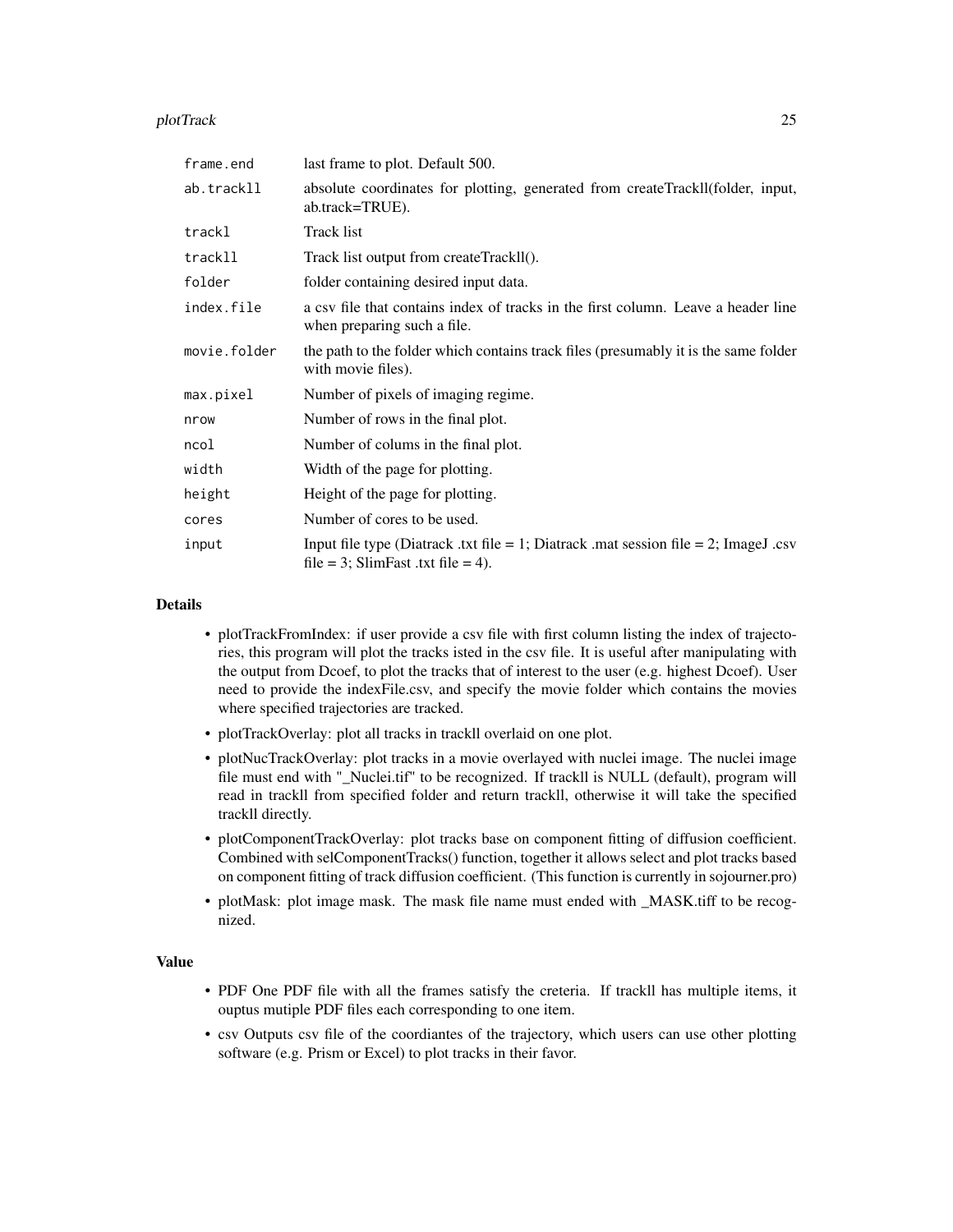#### <span id="page-25-0"></span>Examples

```
folder=system.file("extdata","SWR1",package="sojourner")
trackll.ab=createTrackll(folder=folder, input=3, ab.track=TRUE)
plotTrack(trackll.ab)
## plot from index file
index.file=
        system.file("extdata","INDEX","indexFile.csv",package="sojourner")
movie.folder=system.file("extdata","SWR1",package="sojourner")
plotTrackFromIndex(
       index.file=index.file,movie.folder = movie.folder,input = 3)
## index file contain trajectories from multiple movie folders
folder1=system.file("extdata","SWR1",package="sojourner")
folder2=system.file("extdata","HTZ1",package="sojourner")
index.file2=system.file(
        "extdata","INDEX","indexFile2.csv",package="sojourner")
plotTrackFromIndex(
        index.file=index.file2, movie.folder = c(folder1,folder2),input = 3)
## masking with image mask
track.folder=system.file("extdata","SWR1_2",package="sojourner")
trackll=createTrackll(folder=track.folder, input=3)
trackll.masked <- maskTracks(folder=track.folder, trackll=trackll)
str(trackll,1)
str(trackll.masked,1)
## compare the masking effect
plotTrackOverlay(trackll,nrow=1,ncol=1,width=8,height=8)
plotTrackOverlay(trackll.masked,nrow=1,ncol=1,width=8,height=8)
## compare masking effect with nuclei image
plotNucTrackOverlay(folder=track.folder,trackll,
                    nrow=1,ncol=1,width=8,height=8)
plotNucTrackOverlay(folder=track.folder,trackll.masked,
                    nrow=1,ncol=1,width=8,height=8)
## plot mask
plotMask(track.folder,nrow=1,ncol=1,width=8,height=8)
```
plotTrackOverlay\_Dcoef

*plotTrackOverlay\_Dcoef*

#### **Description**

Plot track/trajectory overlays from a list of files in a folder with color coded by the Diffusion Coefficient (Dcoef) of each track/trajectory.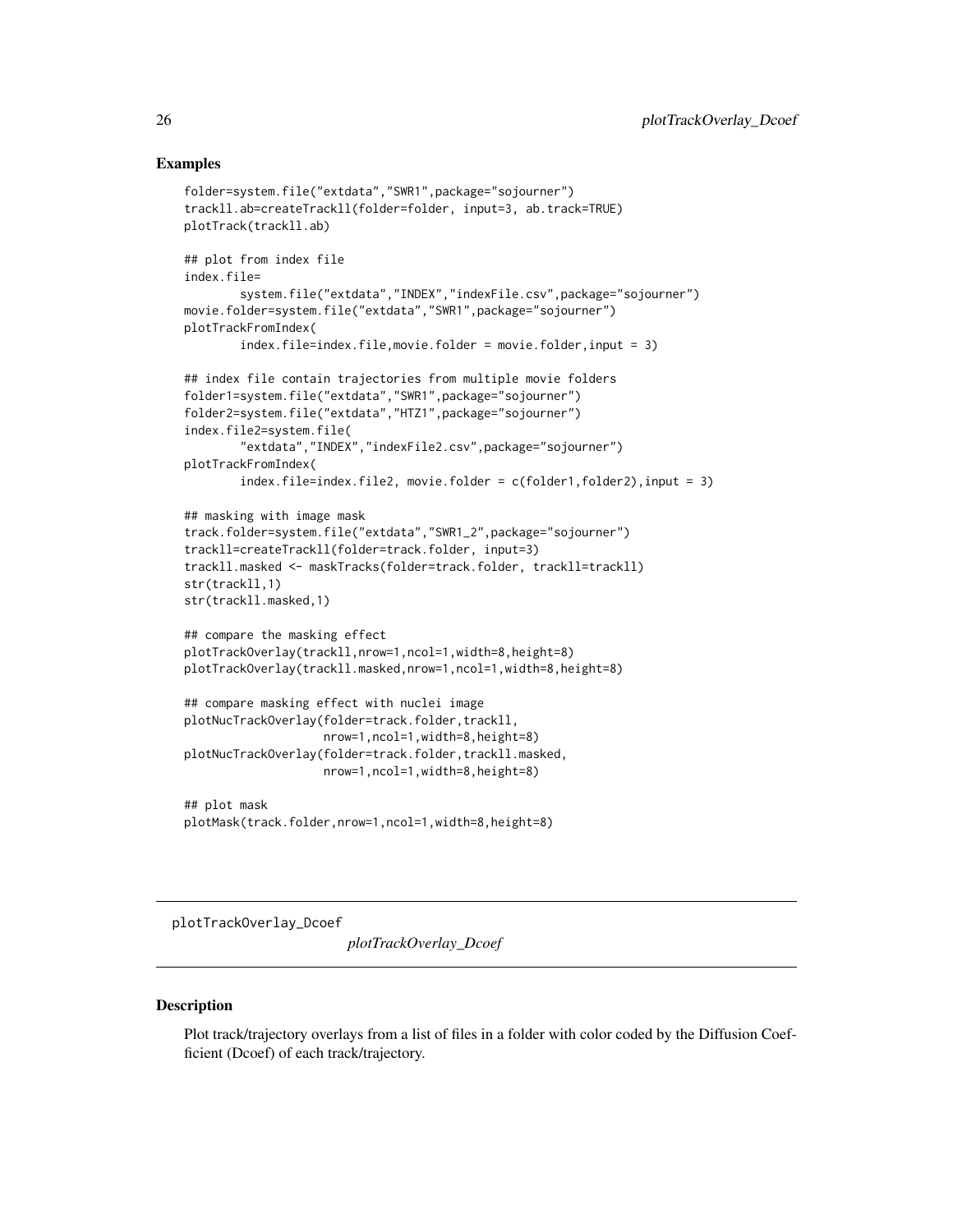#### Usage

```
plotTrackOverlay_Dcoef(trackll=trackll,scale=128,dt=6,
filter=c(min=7,max=Inf),
resolution=0.107,rsquare=0.8,t.interval=0.01,Dcoef.range=c(-6,2),
color=c('blue', 'white', 'red'),folder=NULL,file.No=0,line.width=0.1)
```
### Arguments

| trajectory list generated by createTrackll() and processing. if NULL, user will<br>be prompted to enter the trackll name.   |
|-----------------------------------------------------------------------------------------------------------------------------|
| The pixel scale of image data.                                                                                              |
| Time inbervals.                                                                                                             |
| Filter the tracks by step/frame number (length). Only tracks pass through filter<br>will be selected.                       |
| ratio of pixel to uM.                                                                                                       |
| R square filter on Dcoef results. Default to be 0.8. Set value to 0 if rsquare filter<br>is not desired.                    |
| Time interval for image aquisition. Default 0.01 sec (10ms).                                                                |
| Select tracks whose Dcoef is within the range. Other tracks will not be plotted.                                            |
| colors to interpolate to build the color gradient/ramp.                                                                     |
| Path to provide nuclear glow backround. Images should end with '_Nuclei.tif'.<br>Default is NULL and not adding background. |
| Select file(s) in the folder to plot. Default 0 for plotting all files in the folder.                                       |
| Line width for plotted tracks, default is 0.1.                                                                              |
|                                                                                                                             |

#### Details

Plot track/trajectory overlays from a list of files in a folder with color coded by the Diffusion Coefficient (Dcoef) of each track/trajectory. The range of Dcoef can be defined. Nuclei backgrounds can be added to the plots. Tracks from each file will be plot in one plot, i.e., one plot per file. Colors are flexible.

Upon running of the function, users will be prompted to input the name of the track list (trackll). Input un-merged trackll and the plotting will start. The Dcoef is calculated by 'static' method, which stabilizes the number of time lags used for fitting using time lag  $2 \sim 5$  despite the total time lags measured.

#### Value

• PDF: One PDF file with one plot on each page.

```
# Generate trackll, and process,
# e.g. mask region of interest, tracks from multiple files should not be
# merged.
```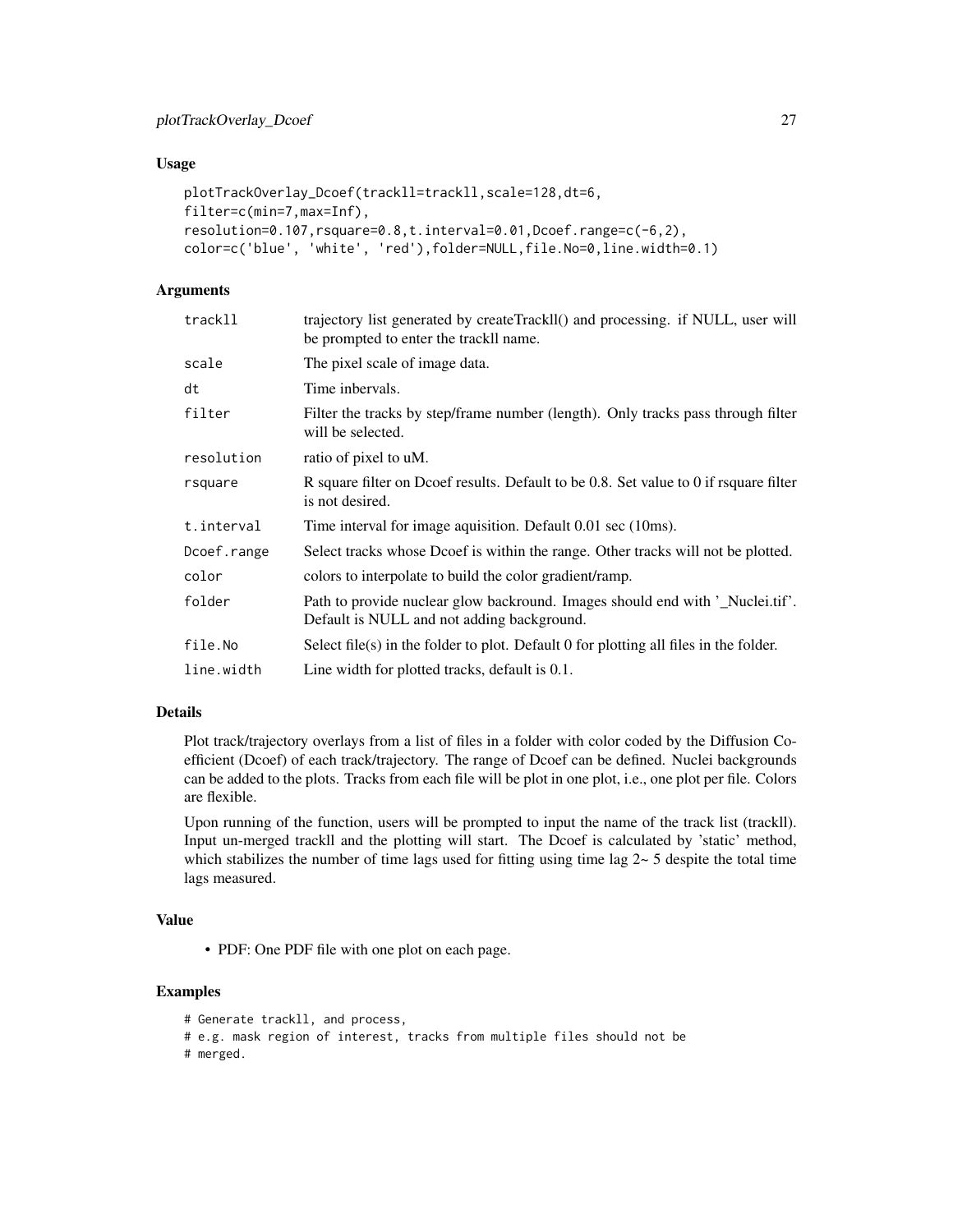```
folder=system.file('extdata','HSF',package='sojourner')
trackll=createTrackll(folder=folder, input=3)
trackll=maskTracks(folder,trackll)
# Plot track overlays,
#plotTrackOverlay_Dcoef(trackll=trackll,scale=128,dt=6,
#filter=c(min=7,max=Inf),
#resolution=0.107,rsquare=0.8,t.interval=0.01,Dcoef.range=c(-6,2),
#color=c('blue', 'white', 'red'),folder=NULL,file.No=0,line.width=0.1)
plotTrackOverlay_Dcoef(trackll=trackll,color=c('red', 'yellow'),
folder=folder,file.No=0)
plotTrackOverlay_Dcoef(trackll=trackll,color=c('red', 'yellow'),
folder=folder,file.No=c(1,2))
```
sojourner *sojourner - statistical analysis of single molecule trajectories*

#### Description

Single molecule tracking reports live biophysical properties of molecules being investigated besides their coding sequence. It has evolved as a novel approach complementing genomic sequencing. Here we provided "sojourner" package, to address statistical and bioinformatic needs related to the analysis and comprehension of high throughput single molecule tracking data.

#### Details

sojourner package provides statistical analysis of biophysical properties of single molecules. Current version primarily uses mean square displacement (MSD) based analysis, more functions using displacement based and hidden Markov model based method will be added in future release.

Current version includes: dwellTime (duration of the tracks), squareDisp (squared displacement), MSD (mean square displacement), Dcoef(diffusion coefficient), CDF(cumulative distribution function), etc., and various plotting functions for visulization. It also includes a graphical user interface (GUI) sojournerGUI(). The GUI version has the most frequently used functions but not all command line ones.

sojournerGUI *sojournerGUI*

#### **Description**

Graphical user interface (GUI) for sojourner.

#### Usage

sojournerGUI()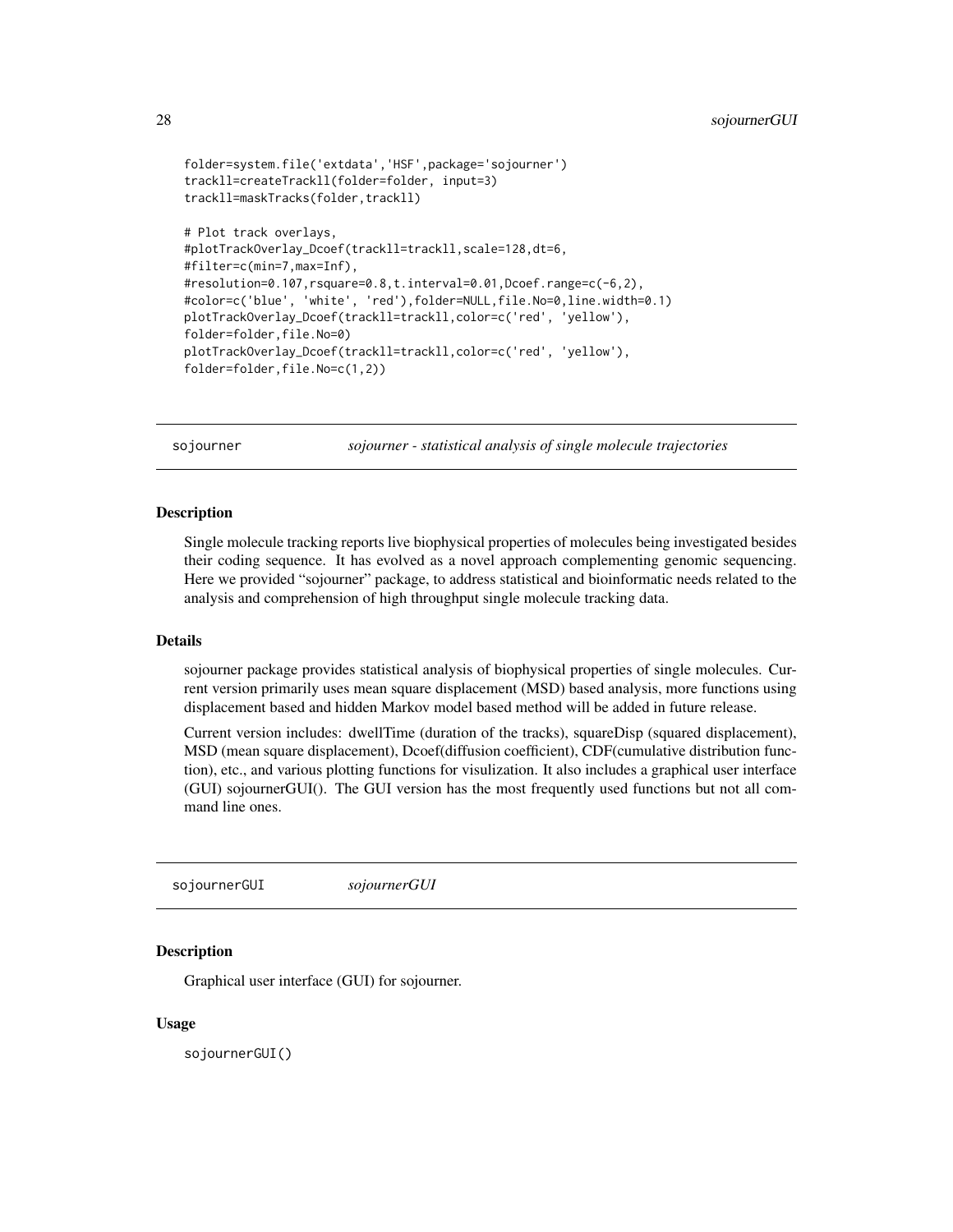#### <span id="page-28-0"></span>squareDisp 29

#### Details

The GUI version has the most frequently used functions but not all command line ones. Current version includes: MSD (mean square displacement), Dcoef(diffusion coefficient), CDF(cumulative distribution function), and RT(residence time) etc.

#### Value

A graphical user interface for sojourner.

#### Examples

# not run # library(sojourner)

# sojournerGUI()

squareDisp *squareDisp*

#### Description

calculate square displacement of a track/trajectory as a function of time/step. data.frame has two column, x and y also calculate dx, dy bivariate squareDispCpp is the cpp version of squareDisp

#### Usage

squareDisp(track,dt=1,resolution=0.107) squareDispCpp(track,dt=1,resolution=0.107)

#### Arguments

| track      | track data frame with x and y coordinates. |
|------------|--------------------------------------------|
| dt         | time step size (in frames).                |
| resolution | resolution value, default is 0.107.        |

#### Value

• list of square displacements( $dx^2$  +  $dy^2$ ) for varying dt values from 1 to dt

```
folder1=system.file('extdata','SWR1',package='sojourner')
folder2=system.file('extdata','HTZ1',package='sojourner')
trackll=compareFolder(folders=c(folder1,folder2), input=3)
#use default filter with min=7
filtered.trackll=filterTrack(trackll)
track.dt=squareDisp(filtered.trackll[[1]][[1]],dt=6)
```